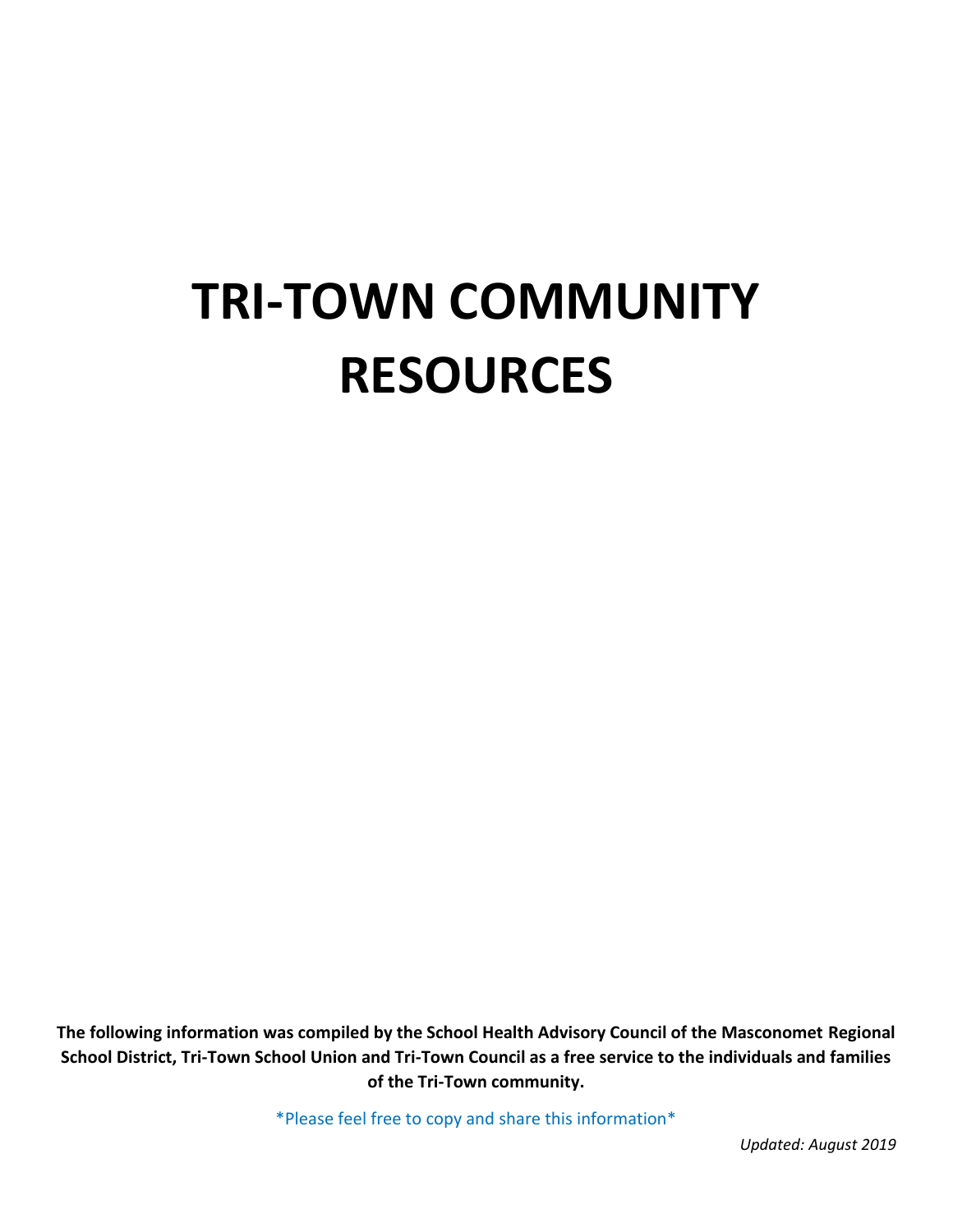## **CRISIS and OTHER HOTLINE SERVICES:**

The following is a compilation of resources gathered from those currently available in the Tri-Town Community. While Masconomet Regional School District, the Tri-Town School Union and Tri-Town Council do not endorse individual resources or businesses, we present this information to assist you in determining appropriate resources for your family.

## *Tri-Town Council*

**Provides:** Crisis helpline counseling and referral services including mental health and substance abuse **Clientele:** Youth & Families (children, adolescents and caregivers) **Locations:** 7 Grove Street Unit 202, Topsfield, MA 01983 **Telephone contact info:** 978-887-6512 **OR 24-HOUR Helpline:** 978-771-4619 **Website:** [http://www.tritowncouncil.org](http://www.tritowncouncil.org/)

## *Masconomet Safe School Helpline*

**Provides:** Anonymous Reporting 24/7/365 **Telephone contact info:** 1-800-418-6423 Ext. 359 **Website:** [http://www.safeschoolhelpline.com](http://www.safeschoolhelpline.com/)

## *HAWC (Healing Abuse Working for Change)*

**Provides:** An array of services for those dealing with any type of domestic violence **Clientele:** Children, adolescents, adults and families **Locations:** 27 Congress Street Salem, MA 01970 **Telephone contact info:** 978-744-8552 **OR 24-HOUR Hotline:** 1-800-547-1649 **Website:** <https://hawcdv.org/>

#### *Parent Stress Hotline*

**Provides:** Support for parents with problems related to their children **Clientele:** Massachusetts parents **Telephone contact info:** 1-800-632-8188 **Website:** <https://www.parentshelpingparents.org/copy-of-parental-stress-line>

## *Beverly Hospital Emergency Room*

**Provides:** Emergency services for psychiatric evaluations/mental health **Clientele:** Children and Adolescents **Locations:** 85 Herrick Street, Beverly, MA 01915 **Telephone contact info:** 978-922-3000

## *North Shore Children's Hospital Emergency Room-Psychiatric Services*

**Provides:** Emergency services for mental health **Clientele:** Children and Adolescents **Locations:** 57 Highland Ave, Salem, MA 01970 **Telephone contact info:** 978-745-2100

## *Jeanne Geiger Crisis Center Inc.*

**Provides:** An array of services for those dealing with any type of domestic violence **Clientele:** Children, adolescents, adults and families **Locations:** 2 Harris Street Newburyport, MA 01950 5 Market Square Amesbury, MA 01913 **24-HOUR Hotline:** 978-388-1888 **Website:** [http://www.jeannegeigercrisiscenter.org](http://www.jeannegeigercrisiscenter.org/)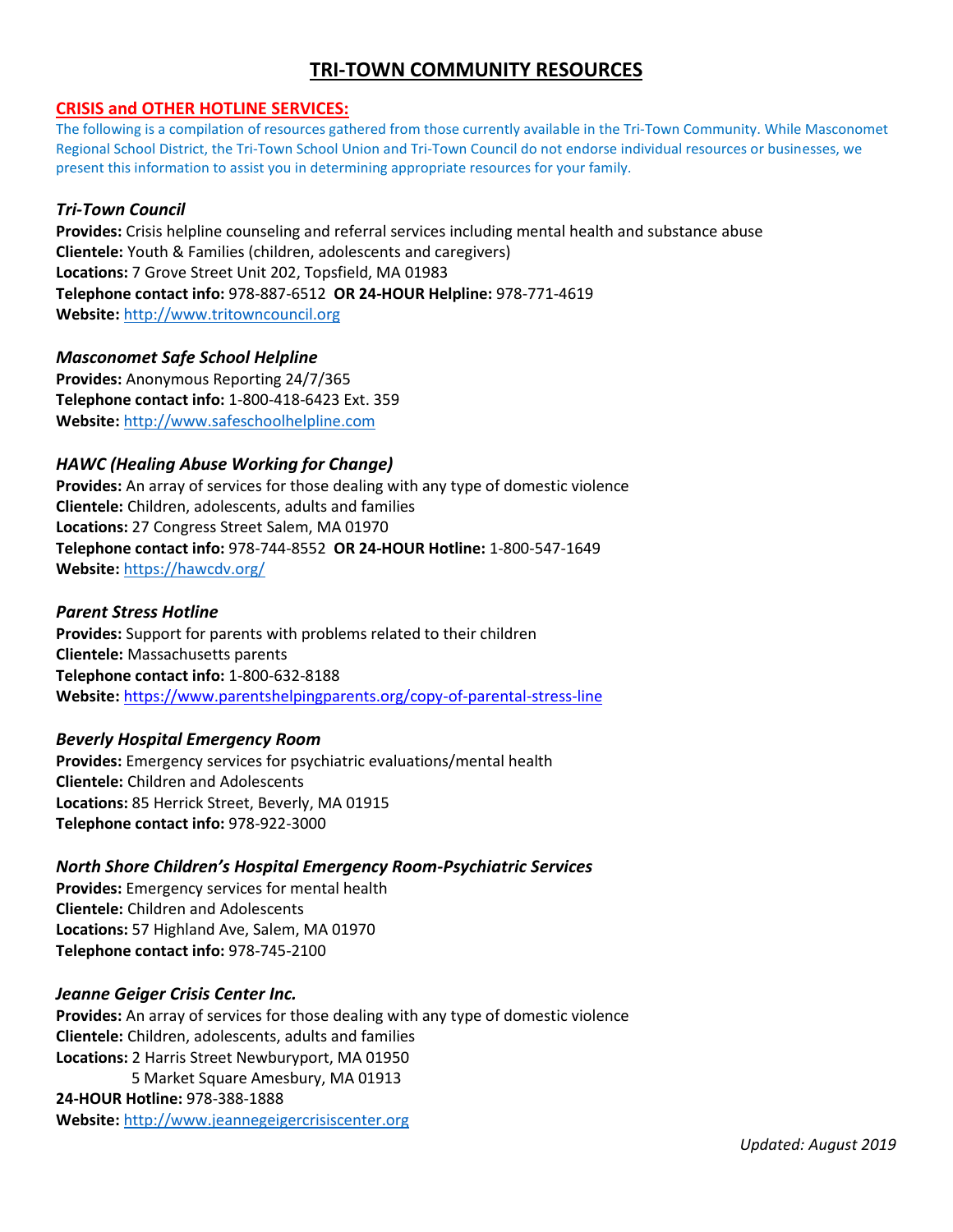## **CRISIS and OTHER HOTLINE SERVICES continued:**

The following is a compilation of resources gathered from those currently available in the Tri-Town Community. While Masconomet Regional School District, the Tri-Town School Union and Tri-Town Council do not endorse individual resources or businesses, we present this information to assist you in determining appropriate resources for your family.

## *YWCA Northeastern Massachusetts*

**Provides:** Individual and group counseling, medical and legal advocacy, educational outreach, and a 24-hour toll-free hotline. All services are confidential and free of charge. **Clientele:** Victims of domestic violence **Locations:** 20 Central Avenue, Suite 510 Lynn, MA 01901 **Telephone contact info:** 781-477-2313 **or 24-HOUR Hotline**: 1-800-922-8772 **Website:** <http://ywcansrcc.org/>

## *Lahey Health Behavioral Services:*

**Provides:** Individual and group therapy for mental health and substance use issues to residents in greater Boston, the North Shore and the Merrimack Valley, Massachusetts; addiction treatment; family services (including couples counseling); mobile crisis teams for behavioral and substance-related emergencies; inpatient psychiatric care, plus home and school-based programs for children and teens.

**Clientele:** Adults, teens, families and children **Locations:** Haverhill, Salem, Beverly

## **Contact info:**

Emergency Psychiatric Services: Haverhill: 1-800-281-3223 or 978-521-7777 Salem: 1-866-523-1216 or 978-744-1585

Outpatient Clinics: Beverly: 978-921-1190 Salem: 978-745-2440

## **Website:** [http://nebhealth.org](http://nebhealth.org/)

**Additional Info:** On the Lahey Health Behavioral Services website there is a LARGE listing of Youth Services and programs as well as a significant amount of additional information.

## *National Suicide/Self Injury Prevention Lifeline*

**Provides:** Confidential suicide prevention hotline available to anyone in suicidal crisis or emotional distress **Clientele:** Children/families/adolescents/adults **Telephone contact info:** 1-800-273-(talk) 8255 **Website:** [http://www.suicidepreventionlifeline.org](http://www.suicidepreventionlifeline.org/)

## *GLBT National Help Center*

**Provides:** Free and confidential peer-support, community connections and resource information to people with questions regarding sexual orientation and/or gender identity.

**National Hotline:** 888-843-4564 **E-mail:** [help@GLBThotline.org](mailto:help@GLBThotline.org) 

**Website:** [http://www.glbtnationalhelpcenter.org](http://www.glbtnationalhelpcenter.org/)

**Additional Info:** The website offers a resource database which contains information on social and support groups, as well as gay-friendly religious organizations, sports leagues, student groups and more.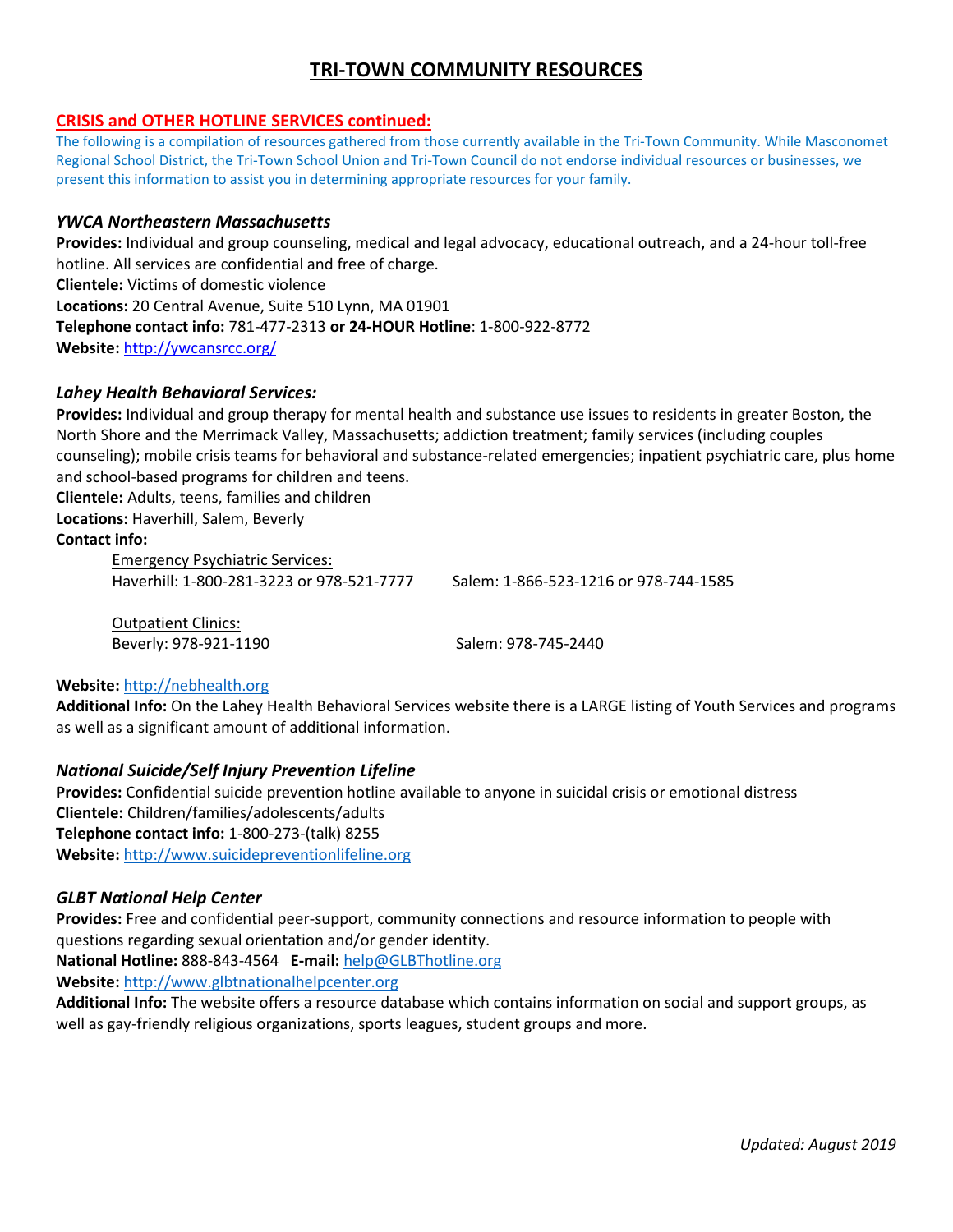## **CRISIS and OTHER HOTLINE SERVICES continued:**

The following is a compilation of resources gathered from those currently available in the Tri-Town Community. While Masconomet Regional School District, the Tri-Town School Union and Tri-Town Council do not endorse individual resources or businesses, we present this information to assist you in determining appropriate resources for your family.

## *Parent Stress Hotline*

**Provides:** Support for parents with problems related to their children **Clientele:** Massachusetts parents **Telephone contact info:** 1-800-632-8188 **Website:** [http://www.parentshelpingparents.org](http://www.parentshelpingparents.org/)

## *Crisis Text Line (Text only)*

**Provides:** Free, 24/7, confidential text message service that connects people in crisis to trained Crisis Counselors. Text HOME to 741741 from anywhere in the United States, anytime, about any type of crisis.

**Clientele:** All **Telephone contact info:** 741-741 **Website:** <https://www.crisistextline.org/>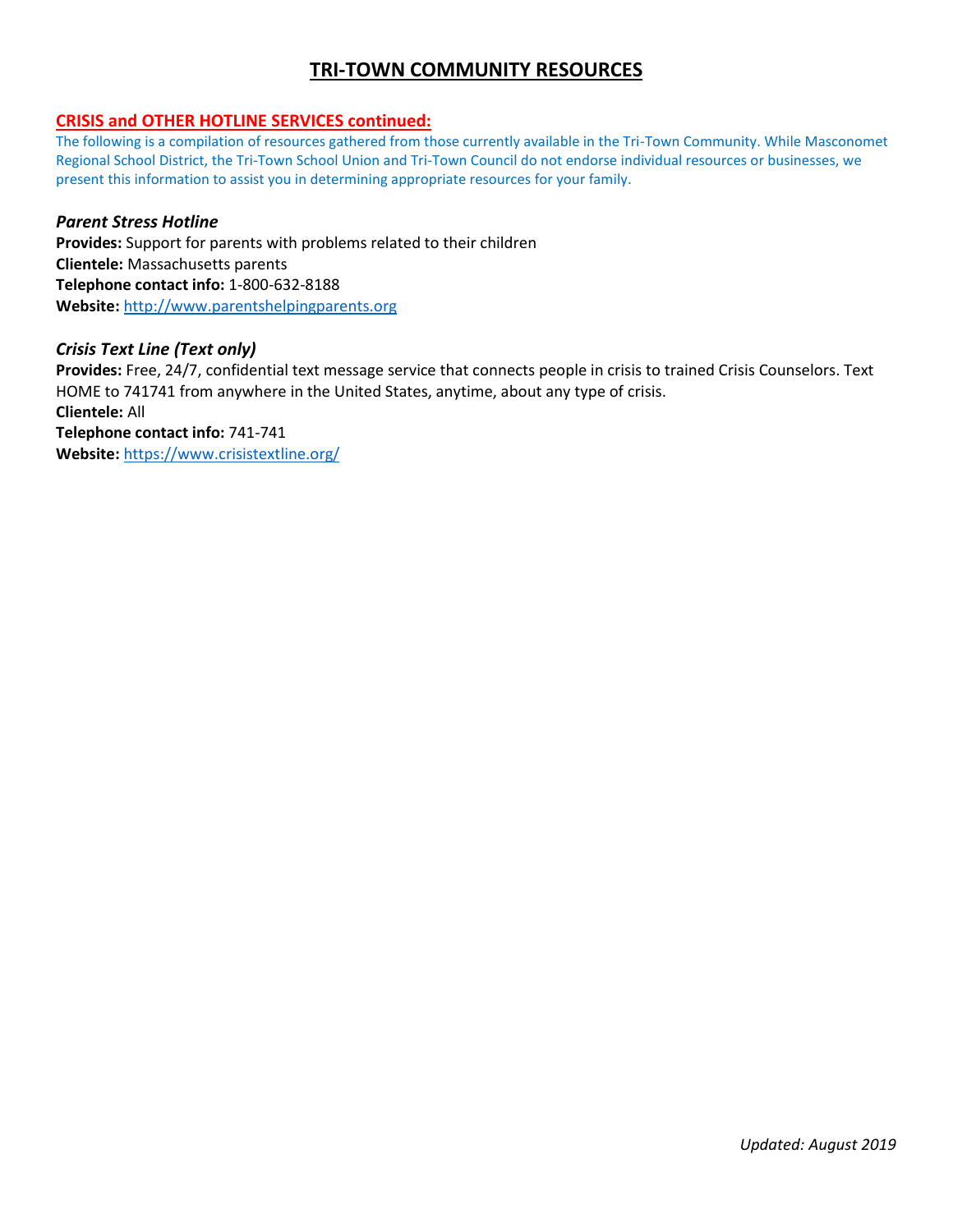## **FAMILY RESOURCES:**

The following is a compilation of resources gathered from those currently available in the Tri-Town Community. While Masconomet Regional School District, the Tri-Town School Union and Tri-Town Council do not endorse individual resources or businesses, we present this information to assist you in determining appropriate resources for your family.

## *Department of Children and Family Services*

#### **Haverhill Area DCF Office**

3 Ferry St. #2 Haverhill, MA 01835 **Phone:** 978-469-8800 **Fax:** 978-469-8990 **(SERVICES FAMILIES IN BOXFORD and TOPSFIELD)** 

## **Cape Ann Area DCF Office**

45 Congress St., Building 4 Salem, MA 01970 **Phone:** 978-825-3800 **Fax:** 978-825-9091 **(SERVICES FAMILIES IN MIDDLETON)** 

## *Focus Adolescent Services*

**Provides:** Information and referral services for families and troubled teens **Clientele:** Adolescents and families **Telephone contact info:** 443-358-4691 **Website:** [http://www.focusas.org](http://www.focusas.org/)

#### *Parent Stress Hotline*

**Provides:** Support for parents with problems related to their children **Clientele:** Massachusetts parents **Telephone contact info:** 1-800-632-8188 **Website:** [http://www.parentshelpingparents.org](http://www.parentshelpingparents.org/)

## *PAL (Parent/Professional Advocacy League)*

**Provides:** Information to an organization that advocates for improved access to mental health services for children, youth and their families **Clientele:** Massachusetts parents **Location:** 15 Court Square, Suite 660 Boston, MA 02108 **Telephone contact info:** 1-866-815-8122 **Website:** [http://ppal.net](http://ppal.net/)

## *Family Ties of Massachusetts*

**Provides:** A network for families & professionals supporting children and youth with special needs **Clientele:** Massachusetts parents and professionals **Telephone Contact:** 1-800-905-(TIES) 8437 **Website:** [http://massfamilyties.org](http://massfamilyties.org/)

## *Care Dimensions*

**Provides:** Hospice care, Palliative Care, Specialized Care, Grief Support **Clientele:** All **Locations:** 75 Sylvan Street, Suite B-102, Danvers, MA 01923 **Telephone contact info:** 1-888-283-1722 **Website:** <https://www.caredimensions.org/grief-support/>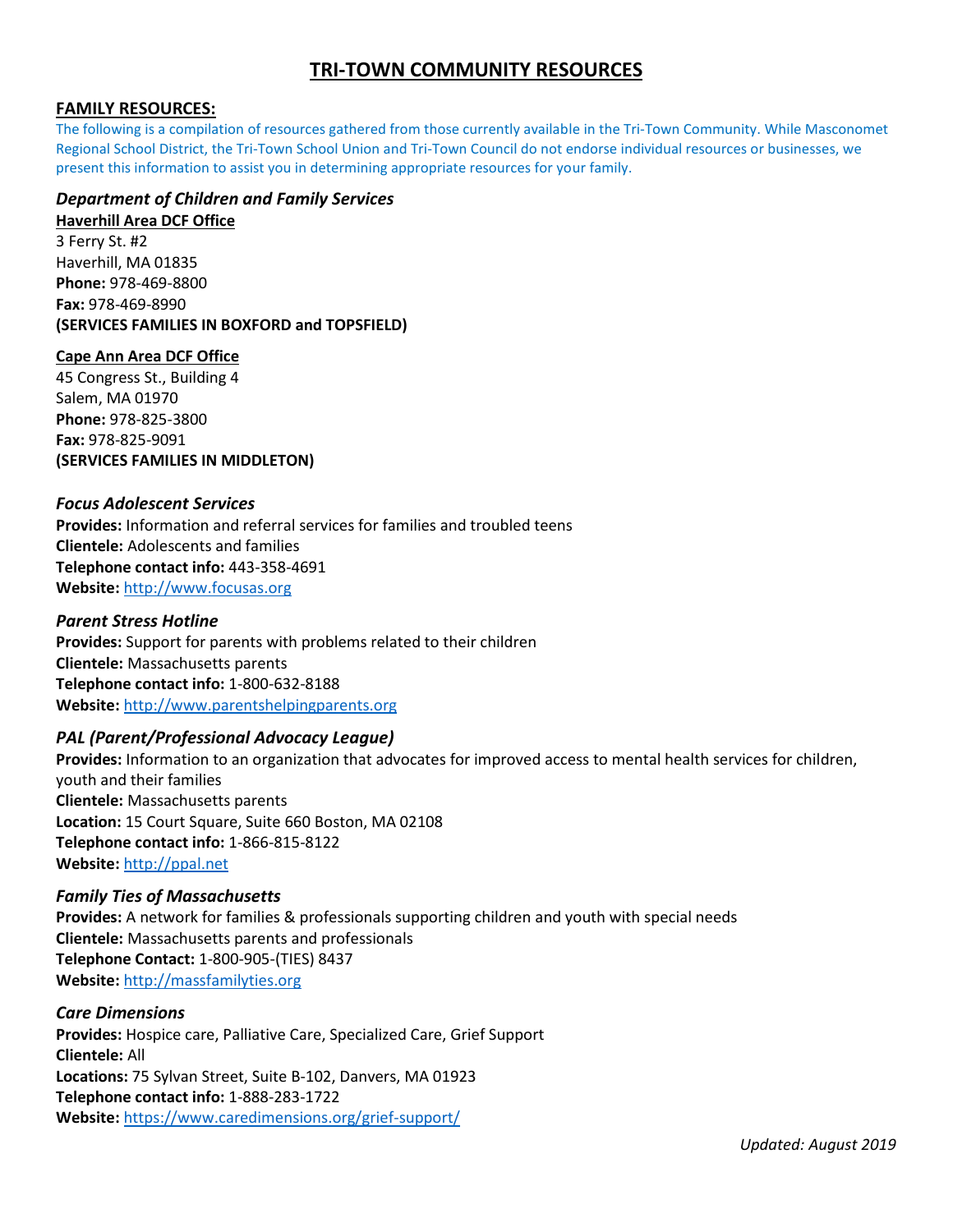## **FAMILY RESOURCES Continued:**

The following is a compilation of resources gathered from those currently available in the Tri-Town Community. While Masconomet Regional School District, the Tri-Town School Union and Tri-Town Council do not endorse individual resources or businesses, we present this information to assist you in determining appropriate resources for your family.

## *All Care*

**Provides:** All Care Hospice provides bereavement support to the community through group and workshops. ALL groups and workshops are FREE and OPEN to the community. **Clientele:** All Locations: North Andover and Lynn **Telephone contact info:** 1-800-287-2454 **E-mail:** [info@allcare.org](mailto:info@allcare.org) **Website:** <http://www.allcare.org/grief-and-loss-services>

## *Family Resource Center*

**Provides:** Behavioral Health resources and programs for children, adolescents, families and professionals. Conferences, workshops and family support groups are offered year round. The Family Resource Center also has an active Mindfulness-Based Stress Reduction program. **Clientele:** Children, adolescents and families **Location:** NS Children's Hospital, 57 Highland Ave, Salem Ma **Telephone contact info**: 978-354-2660 or 978-354-2670

**Website:** [http://nsmc.partners.org/pediatrics/family\\_resource\\_center](http://nsmc.partners.org/pediatrics/family_resource_center)

## *Northshore Education Consortium (NEC), Family Resource Center*

**Provides:** Information and support to families with children with special needs **Clientele:** Massachusetts parents **Location:** 112 Sohier Road Beverly, MA 01915 **Telephone Contact info:** 1-978-232-9755 **Website:** [http://www.nsedu.org](http://www.nsedu.org/)

## *Northeast ARC, Danvers, Parent Information Resource Center*

**Provides:** Information and support to families of children with special needs **Clientele:** Northshore parents **Location:** 6 Southside Road, Danvers, MA 01923 **Telephone Contact Info:** 978-624-2381 **Website:** [http://www.ne-arc.org](http://www.ne-arc.org/)

## *Tri-Town Council*

**Provides:** Support, prevention resources for tri-town youth & families **Clientele:** Tri-Town youth and parents/caregivers **Location:** 7 Grove Street, Unit 202 Topsfield, MA 01983 **Telephone Contact Info:** 978-887-6512 **OR 24-HOUR Helpline:** 978-771-4619 **Website:** [http://www.tritowncouncil.org](http://www.tritowncouncil.org/)

## *Additional helpful websites for families:*

**Center for Safe and Responsible Internet Use:** [www.cyberbullying.org](http://www.cyberbullying.org/) **Cyber-Safe Kids, Cyber Safe Teens:** <http://www.cyber-safety.com/teens.html> **Cyber-bullying Research Center:** [http://www.cyberbullying.org](http://www.cyberbullying.org/)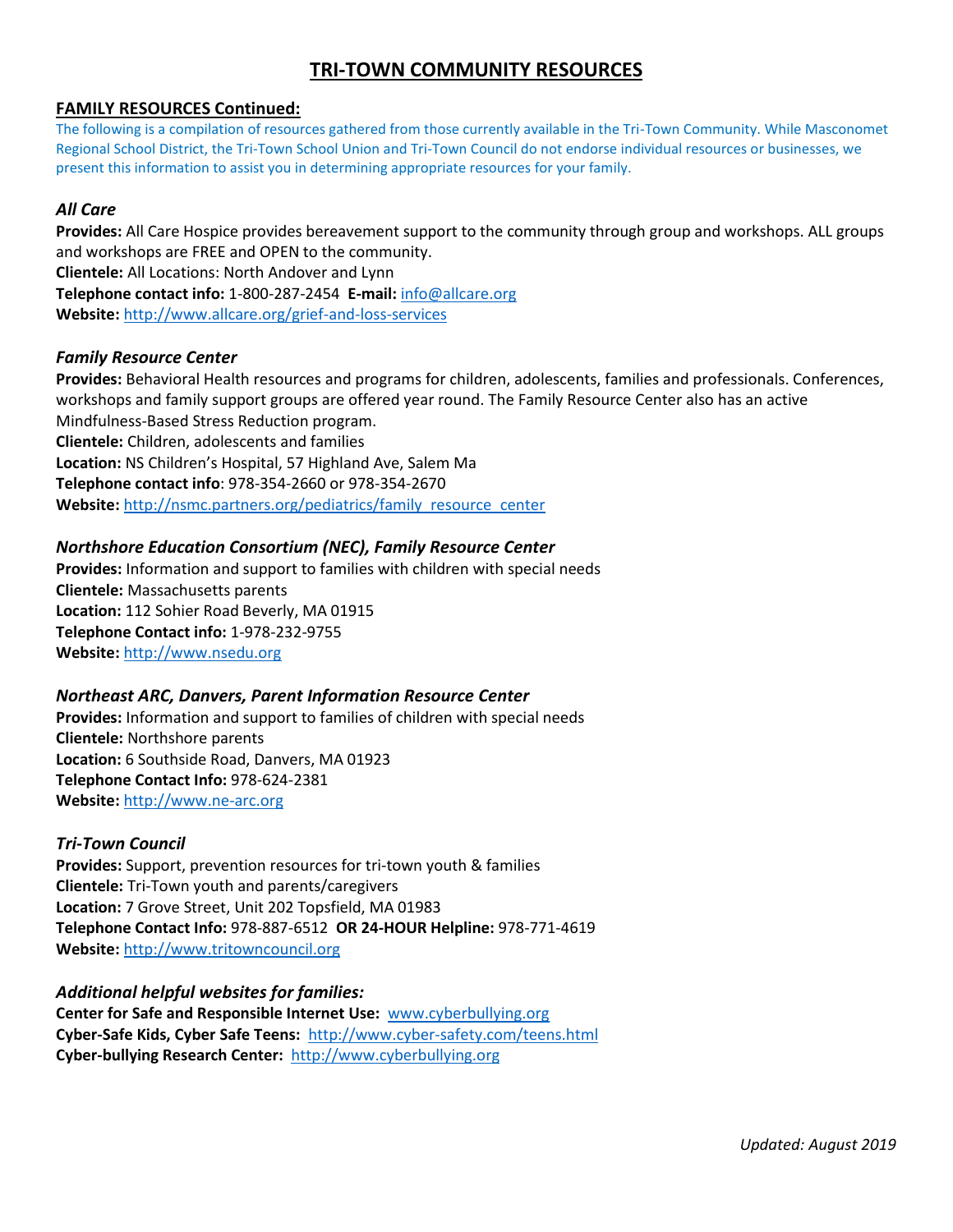## **FOOD, ENERGY and FINANCIAL ASSISTANCE:**

The following is a compilation of resources gathered from those currently available in the Tri-Town Community. While Masconomet Regional School District, the Tri-Town School Union and Tri-Town Council do not endorse individual resources or businesses, we present this information to assist you in determining appropriate resources for your family.

**If you require assistance and need confidential support in determining how to access local resources available, please contact:** 

**Karen Trevenen, Director of Health Services (978) 887-2323 x31090 Joan Murphy, Transition Specialist (978) 887-2323 x12311 Scott Morrision, Tri-Town Elementary School Superintendent (978) 887-0771 Meredith Shaw, Tri-Town Council (978) 887-6512** 

**\*Unless otherwise indicated, these resources are available year-round.** 

## *Healthcare for All (INSURANCE)*

**Provides:** Mass Health application assistance, legal assistance for claims **Telephone contact info:** Helpline 800-272-4232 **Website:** <https://www.hcfama.org/>

## *Middleton Food Pantry (part of the Middleton Council on Aging)*

**Provides:** Food distributions to needy families in the local community **Location:** 38 Maple Street/Rt 62, Middleton, MA 01949 (Council on Aging & Senior Center- use side door for Pantry) **Clientele:** Middleton, MA residents **Telephone contact info:** Contact Frank Leary at 978-766-1402 **Website:** <https://middletonma.gov/176/Food-Pantry> **Additional information:** Open Fridays from 1-3pm, no appointment necessary for distribution. Food donation times are Mon, Wed & Thurs 9:30am – 2:30pm, and Fridays 1-3pm.

## *Boxford Food Pantry*

**Provides:** Food distribution; limited to one time per month per family \*By appointment only **Clientele:** Tri-Town residents (Boxford, Topsfield, Middleton) **Location:** First Congregational Church in Boxford, 4 Georgetown Rd., Boxford (MA) **Telephone contact info:** Susan Humerian and Leslie Olson at (978) 887-5841 Ext.3 **Additional information:** In-kind donations of non-perishable items may be left in the church sanctuary

## *Top Cupboard Food Pantry*

**Provides:** Food distribution second and fourth Saturday of the month, 8-10am, to Topsfield residents. **Clientele:** Topsfield, MA residents with ID required **Location:** Trinity Episcopal Church, 124 River Road, Topsfield **Telephone contact info:** Rev. Jo Barrett at 978-887-5570 **E-mail:** [topcupboardpantry@gmail.com](mailto:topcupboardpantry@gmail.com)

**Additional information:** In-kind donations of non-perishable items may be left in any of the four Topsfield Churches including Trinity Episcopal, Congregational Church of Topsfield, St. Rose of Lima and Our Savior Lutheran, as well as the Topsfield Council on Aging office located in Town Hall. \*\*The Pantry also has a limited selection of pet food.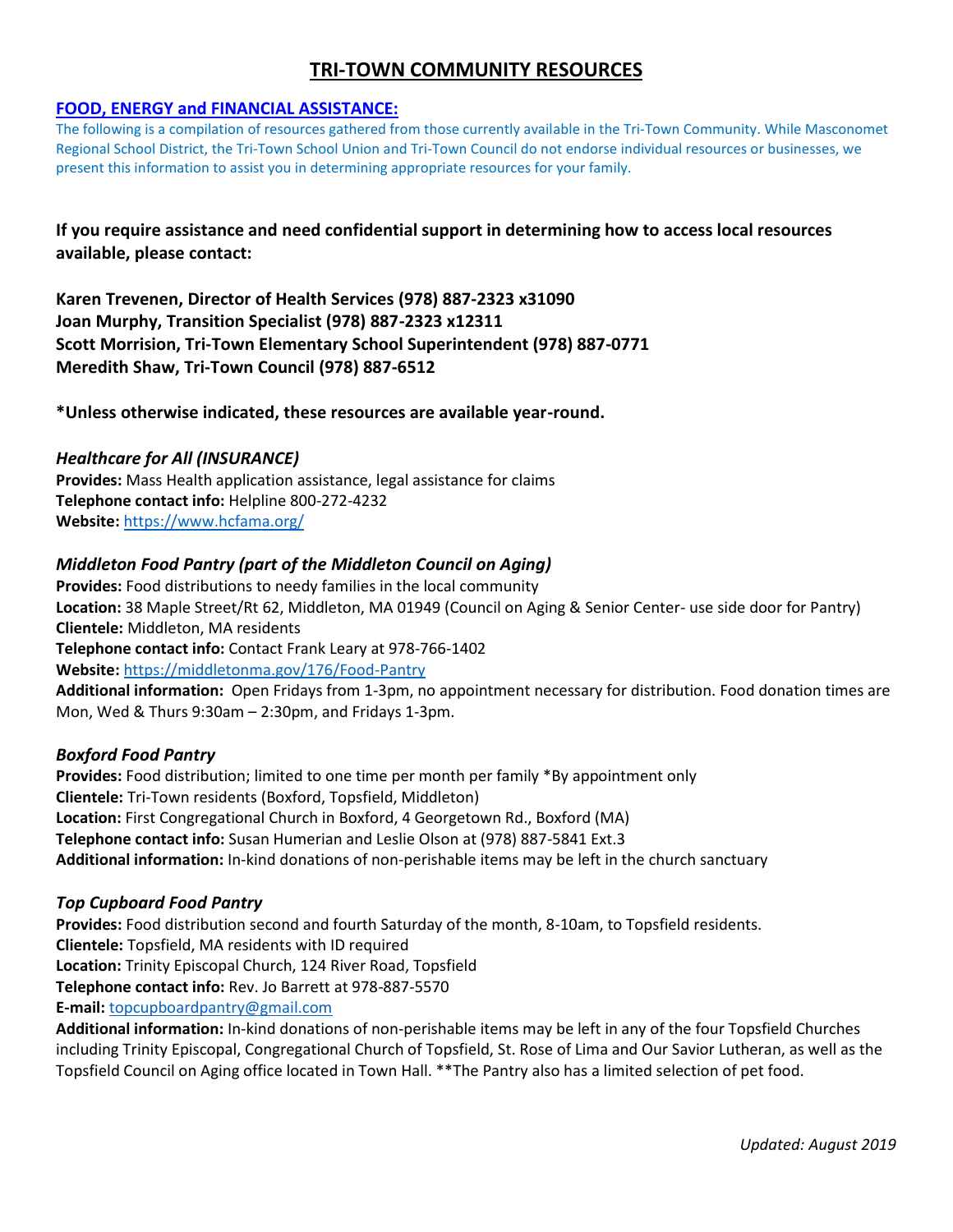## **FOOD, ENERGY and FINANCIAL ASSISTANCE Continued:**

The following is a compilation of resources gathered from those currently available in the Tri-Town Community. While Masconomet Regional School District, the Tri-Town School Union and Tri-Town Council do not endorse individual resources or businesses, we present this information to assist you in determining appropriate resources for your family.

## *The Acord Food Pantry*

**Provides:** Clients can visit once every 7 days. Acord is 100% choice, which allows clients to choose their own food. Acord provides meat, fish, dairy choices and fresh produce.

**Clientele:** Residents of Topsfield (as well as Hamilton, Wenham, Ipswich, Essex & Manchester)

**Location:** 69 Willow Street, South Hamilton, MA 01982

**Telephone contact info:** 978-468-7424 **or E-mail:** [acord.director@gmail.com](mailto:acord.director@gmail.com)

#### **Website:** [www.acordfoodpantry.org](http://www.acordfoodpantry.org/)

**Addition Information:** Current proof of address such as a utility bill is required at every visit. You can come in to Acord during our open hours to register for services. We are open on Wednesdays from 9:30 - 11 am, Thursdays from 6:30 - 7:30 pm and Saturdays from 9 - 11 am

## *Keith Koster Memorial Scholarship Fund - Seasonal*

**Provides:** Financial and in-kind assistance to families and youth in times of crisis; sports scholarships; and holiday food and gift support.

**Clientele:** Families and students in the Tri-Town

**Telephone contact info:** Scott Morrison, Superintendent of Elementary Schools (978) 887-0771

## *Friends of the Flint Library: Neighbors in Need Annual Holiday Giving Program - Seasonal*

**Provides:** Assistance to Middleton families who may be facing difficulties during the holiday season. Emergency assistance may be available.

**Clientele:** Middleton families

**Location:** 1 S Main St, Middleton, MA 01949

**Telephone contact info:** 978-774-8132 **E-mail:** [fplfriendsmiddleton@gmail.com](mailto:fplfriendsmiddleton@gmail.com)

**Website:** <https://flintlibrary.org/index.php/friends-of-the-flint-public-library/>

**Additional Information:** Donations are welcome. Items that are especially helpful are gift cards in any amount for the "tween" and teenage groups; cash donations; gift cards to local restaurants, grocery stores, drug stores and hair salons.

## *Invest in People*

**Provides:** Assistance to families and their children who are facing unexpected, urgent and short-term financial needs. **Clientele:** Families must be residents of Boxford, Middleton, Topsfield, Essex, Newbury, Rowley or Ipswich **Email/Mail Contact info:** The family or a representative for the family (3rd party referrals accepted from any source such as school counselor, nurse, MD, Tri-Town Council, etc) is required. To send an email contact Dawn Seymour at [investinpeople1@gmail.com](mailto:investinpeople1@gmail.com) or mail a letter to P.O. Box 135, Topsfield, MA 01983, explaining the situation and how IIP can support them financially. Supporting documents may be required and information is subject to verification. **Additional info:** Payments are sent to vendors or creditors directly, but cards for food and gas can be provided.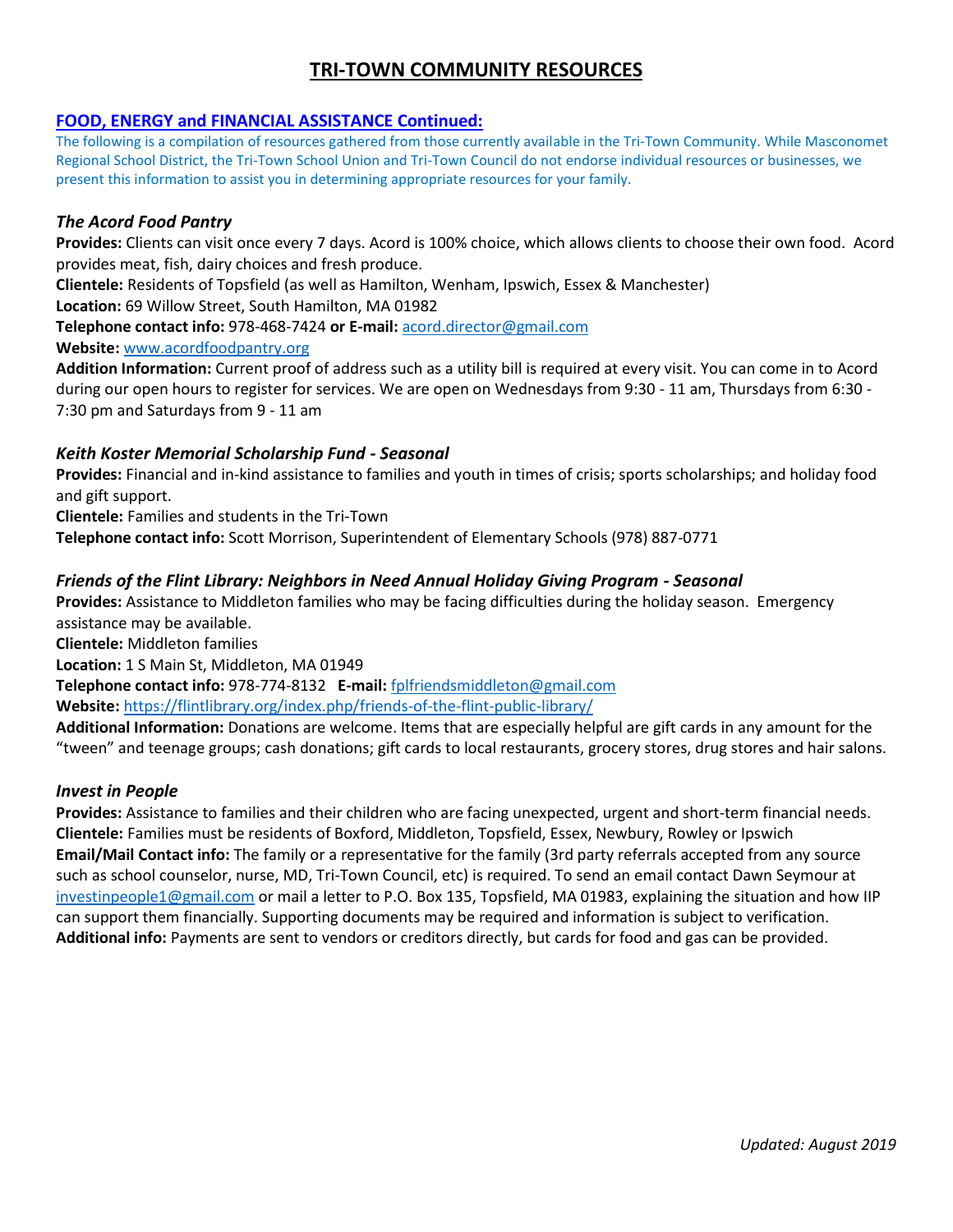## **FOOD, ENERGY and FINANCIAL ASSISTANCE Continued:**

The following is a compilation of resources gathered from those currently available in the Tri-Town Community. While Masconomet Regional School District, the Tri-Town School Union and Tri-Town Council do not endorse individual resources or businesses, we present this information to assist you in determining appropriate resources for your family.

## *St. Vincent de Paul Society*

**Provides:** Non-perishable food, grocery store gift cards and emergency assistance **Location(s):** St. Rose of Lima Parish, 12 Park Street Topsfield, Ma **Clientele:** Topsfield, Boxford, Middleton, Rowley, Georgetown, Groveland **Telephone contact info:** Topsfield: Augie Chiango at (617) 429-6284 or through church (978) 774-1958 or [asapemail@aol.com](mailto:asapemail@aol.com) 

## *Tri-Town Council*

**Provides:** Referral resources; holiday food support in conjunction with the Christian Angel Smile Foundation. Limited financial emergency family assistance available. Fee reduction/waivers for certain programs such as Horizons and All-Night Graduation party upon request. **Clientele:** Tri-Town residents **Locations:** 7 Grove Street, Unit 202 Topsfield, MA 01983

**Telephone contact info:** Meredith Shaw 978-887-6512

**Website:** <http://www.tritowncouncil.org/>

## *Community Giving Tree*

**Provides:** Assistance to families in need in the form of clothing, baby equipment, school supplies, toiletries and other necessities.

**Clientele:** Families in Essex County

**Locations:** 572 Main Street, Boxford MA

2 DeBush Avenue, Middleton, MA 01949 **Telephone contact info:** Boxford - 978-769-5056 **and** Middleton: 978-304-1357 **\*\***Referral required by outside agency such as school, MD, Tri-Town Council etc. **Website:** [info@communitygivingtree.org](mailto:info@communitygivingtree.org)

## *Masconomet Regional School District*

**Provides:** Financial waivers for Excels Groups, Athletics, SAT/PSAT and college applications **Clientele:** Students of Masconomet Regional School District **Telephone contact info:**

**For Excels Groups and Athletic Waivers:** Jeff Sands at 978-887-2323 Ext. 61030 **For SAT/PSAT and College Application Waivers:** Dr. Irene Duros (Guidance Director) 978-887-2323 Ext. 11252 Karen Simi (Guidance Department) 978-887-2323 Ext. 11250 **For General Financial and/or food assistance any time of year:**  Joan Murphy (Transition Specialist) 978-887-2323 Ext. 12311 Karen Trevenen (Director of Health Services) 978-887-2323 Ext. 31090 **Website:** [http://www.masconomet.org](http://www.masconomet.org/)

## *Essex County Hunger Relief Project*

**Provides:** Comprehensive list of food pantries and soup kitchens in Essex County, MA, along with how you can donate and volunteer for your nonprofit of choice through the site.

## **Clientele:** Essex County residents

**Contact info:** Managed by the Essex County Community Foundation, 978-777-8876, 175 Andover St, Danvers, MA **Website:** [www.essexcountyhungerrelief.org](http://www.essexcountyhungerrelief.org/)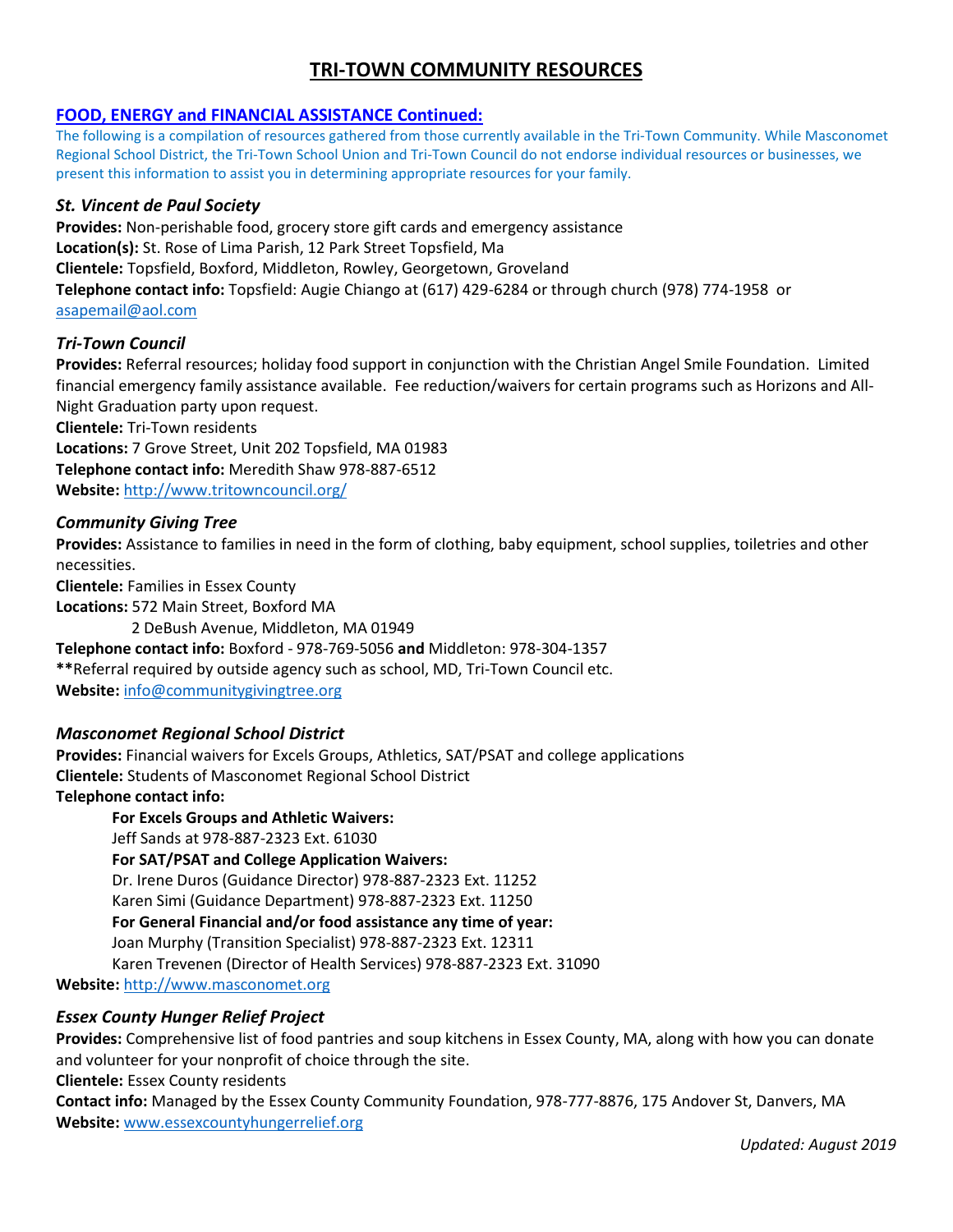## **FOOD, ENERGY and FINANCIAL ASSISTANCE Continued:**

The following is a compilation of resources gathered from those currently available in the Tri-Town Community. While Masconomet Regional School District, the Tri-Town School Union and Tri-Town Council do not endorse individual resources or businesses, we present this information to assist you in determining appropriate resources for your family.

## *Massachusetts Energy Assistance*

**Provides:** Comprehensive list of assistance programs for fuel, heat and energy resources **Clientele:** Massachusetts residents **Website:** <https://www.mass.gov/service-details/learn-about-low-income-home-energy-assistance-program-liheap> **Contact info:** Call the HEATLINE for more information at 1-800-632-8175

## *Healthcare for All (INSURANCE)*

**Provides:** Mass Health application assistance, legal assistance for claims **Telephone contact info:** Helpline (800) 272-4232 **Website:** <https://www.hcfama.org/>

## *Massachusetts Commission for the Deaf & Hard of Hearing*

**Provides:** Financial aid for hearing aides **Telephone contact info:** 617-740-1600 **Website:** <https://www.mass.gov/orgs/massachusetts-commission-for-the-deaf-and-hard-of-hearing> **Additional info:** Other resources including, educational and assistive technology are available online

## *NASN (National Association of School Nurses)*

**Provides:** Free eyeglasses **\*ACCESS THROUGH THE SCHOOL NURSE Telephone contact info:** Kathy Hostetter (Masco High School Nurse) - 978-887-2323 Ext. 11011 Gwen Lemire (Masco Middle School Nurse) - 978-887-2323 Ext. 20031

## *Mission of Deeds*

**Provides:** Beds, furniture, and household essentials for people in need **Clientele:** Men, women, and children of all ages, including: veterans, disadvantaged families, the previously homeless, survivors of domestic abuse, refugees, the elderly, survivors of fire and other disasters and those with disabilities. **Locations:** 6 Chapin Ave, Reading MA 01867 **Telephone contact info:** 781-944-9797 **E-mail:** [info@missionofdeeds.org](mailto:info@missionofdeeds.org) **Website:** [http://www.missionofdeeds.org](http://www.missionofdeeds.org/)

# **Call 2-1-1 for more state programs that offer assistance for a wide-variety of reasons.**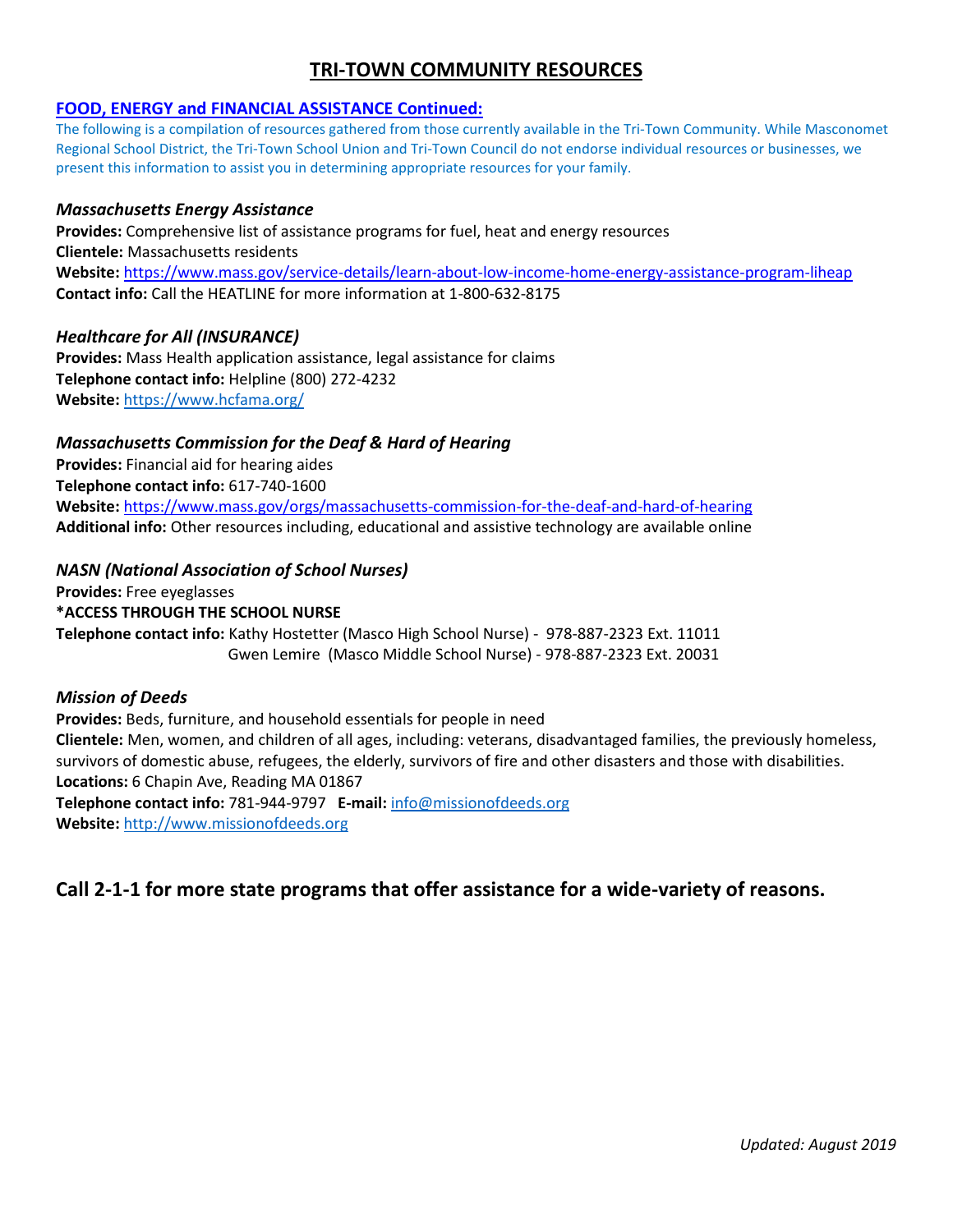#### **HEALTH:**

The following is a compilation of resources gathered from those currently available in the Tri-Town Community. While Masconomet Regional School District does not endorse individual resources or businesses, we present this information to assist you in determining appropriate resources for your family.

## *Health Insurance*

**Provides:** Offers health and dental insurance coverage from the state's leading insurers (including Mass Health, and Children's Medical Security Plan). Includes applications and tools to find out what plans cost savings your family may be eligible for. Answers questions about Massachusetts health insurance and helps provide coverage. **Clientele:** All

**Telephone contact:** 1-877-MA-ENROLL (1-877-623-6765) **Website:** [http://www.betterhealthconnector.com](http://www.betterhealthconnector.com/)

## *Sexual Health Counseling and Referral Hotline*

**Provides:** Trained health center staff and volunteers are available to discuss a wide range of issues including birth control, emergency contraception, pregnancy options, sexually transmitted infections including HIV/AIDS, and other aspects of reproductive health. They offer objective information and support necessary to make personal and private decisions.

**Clientele:** All **Telephone contact info:** 1-877-5772 Option #3

## *Health Quarters, Inc*

**Provides:** Sexual and Reproductive health for men and women includes: HIV/STD testing, birth control, emergency contraception, pregnancy testing and counseling. **Clientele:** ALL

**Telephone contact info:** Beverly: 978-705-4039 Haverhill: 978-228-2291 **Website:** <https://healthq.org/>

## *Lydia Pinkham Clinic*

**Provides:** Free physicals for students new to district, free immunizations **Clientele:** children and adolescents **Location:** 250 Derby St. Salem, MA 01970 **Telephone contact info:** 978-744-3288

## *Sports Concussion Clinic (Division of Boston Children's Hospital)*

**Clinics in Peabody, Waltham, Lexington and Boston** 

**Provides:** Expert team provides care for students and/or athletes with concussions, as well as concussion prevention and recovery education for athletes and their families. **Clientele:** children and adolescents **Telephone contact info:** 866-943-5512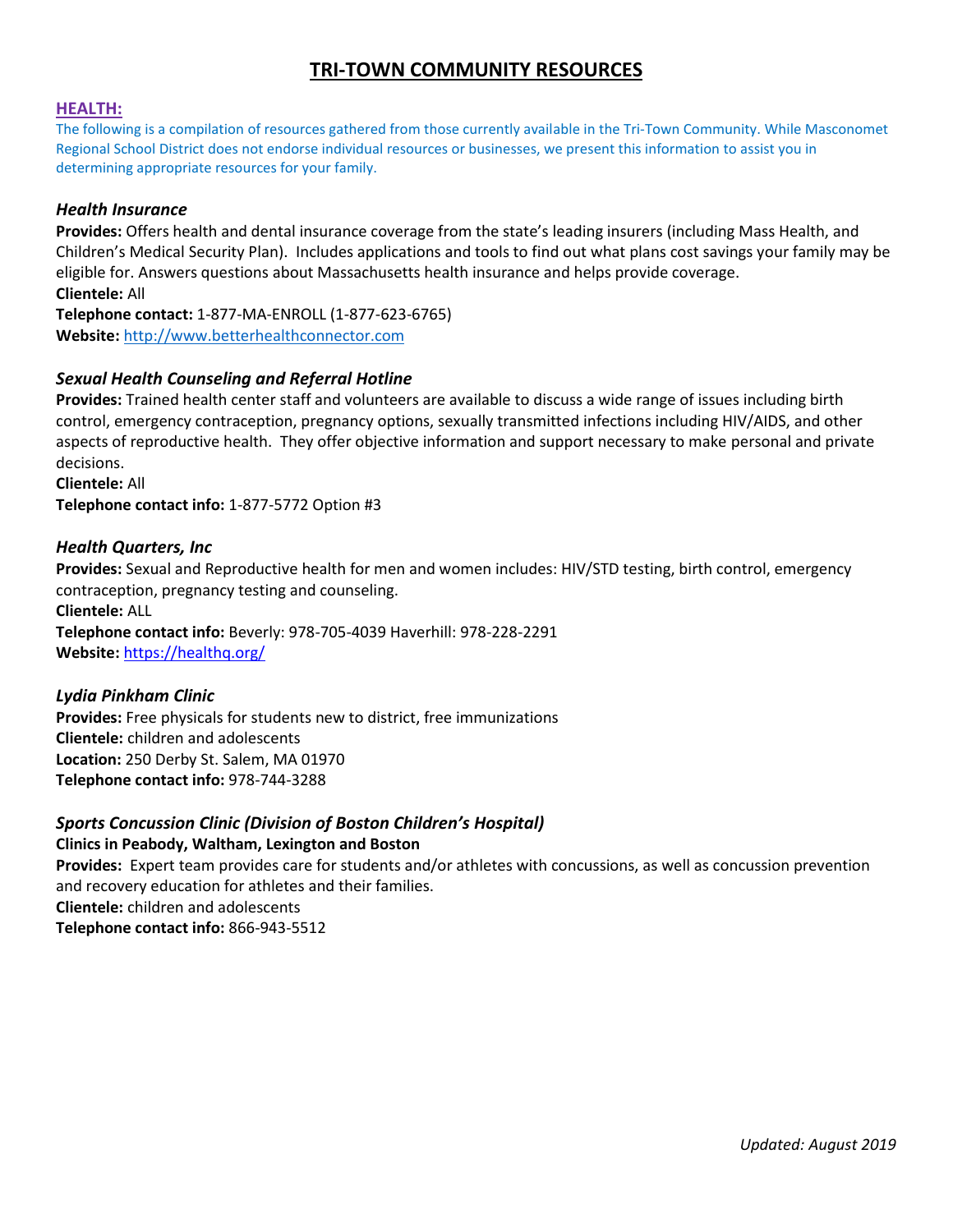#### **LEGAL RESOURCES:**

The following is a compilation of resources gathered from those currently available in the Tri-Town Community. While Masconomet Regional School District does not endorse individual resources or businesses, we present this information to assist you in determining appropriate resources for your family.

## **Essex County Juvenile Court**

10 Railroad Street Lawrence, MA 01841 978-725-8810

#### **Essex County Juvenile Court**

**Newburyport District Court/ Ipswich District Court**  188 State Street Newburyport, MA 01950 978-462-3511

#### **Essex County Juvenile Court**

45 Congress Street Salem, MA 01970 978-744-1562

## **Essex District Attorney**

Jonathan W. Blodgett Ten Federal Street 978-745-6610 <http://www.mass.gov/essexda>

#### **Boxford Police Department**

285 Ipswich Road Boxford, MA 01921 Emergency: 911 Business: 978-887-8135 Chief, James Riter SRO: Officer Brooke Lindley

## **Middleton Police Department**

65 North Main Street Middleton, MA 01949 Emergency: 911 Business: 978-774-4424 Chief, James A. DiGianvittorio SRO: Det. Adam Maccini

#### **Topsfield Police Department**

210 Boston Street Topsfield, MA 01983 Emergency: 911 Business: 978-887-6533 Chief, Evan E.J. Haglund SRO: Det. Kelly Pickering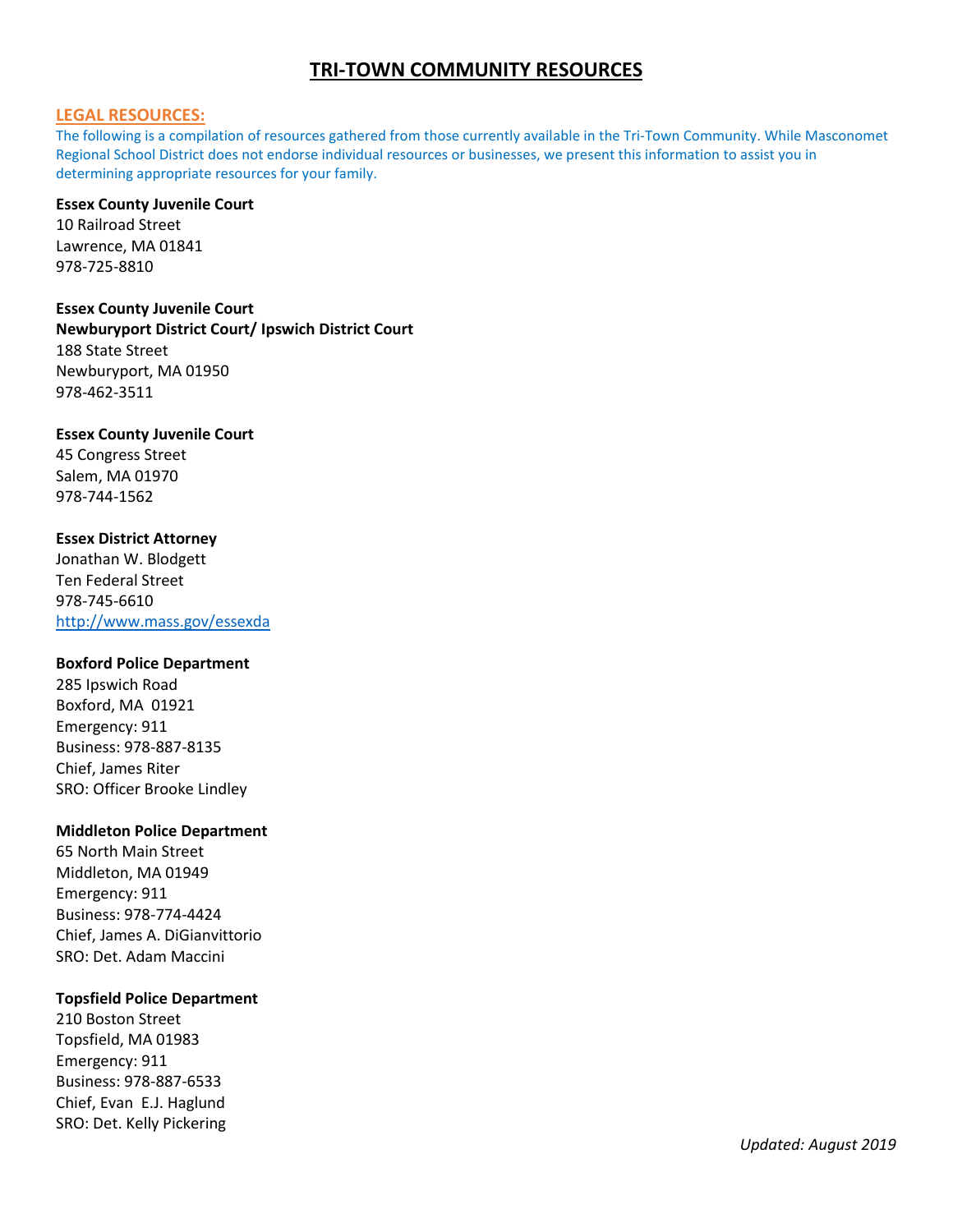## **MENTAL HEALTH SERVICES:**

The following is a compilation of resources gathered from those currently available in the Tri-Town Community. While Masconomet Regional School District does not endorse individual resources or businesses, we present this information to assist you in determining appropriate resources for your family.

## *American Foundation for Suicide Prevention*

**Provides:** Informational website as well as resources for individuals struggling with thoughts of suicide as well as supports for loss survivors of suicide. **Clientele:** All **Locations:** Vary **Telephone contact info:** Crisis hotline: 1-800-273-8255 Text line: text TALK to 741741 **Website:** <https://afsp.org/find-support/>

## *Becket Family Services*

**Provides:** Variety of services to individuals experiencing extreme behavioral challenges, including homebased treatment, family support, mentoring, residential respite, targeted case management, academic support, family therapy and other therapeutic interventions. **Clientele:** Youth and Adults **Locations:** multiple locations **Telephone contact info:** 603-353-9102 E-mail[: support@becket.org](mailto:support@becket.org) **Website:** [http://www.becket.org](http://www.becket.org/)

#### *Care Dimensions*

**Provides:** Grief support in the form of individual therapy and groups specific to loss from suicide and/or for children up to 18yrs who have lost a love one. **Clientele:** All **Locations:** 75 Sylvan Street, Suite B-102, Danvers, MA 01923 **Telephone contact info:** 888-283-1722 **Website:** <https://www.caredimensions.org/grief-support/>

## *Catholic Charities North*

**Provides:** Counseling services for low income families **Clientele:** Children/families/adolescents/adults **Locations:** Salem, Lynn and Danvers (Family Counseling and Guidance Center) **Telephone contact info:** Salem (978-740-6923); Lynn (781-593-2312); Family Counseling and Guidance Center (978-774- 6820)

**Website:** [http://www.ccab.org](http://www.ccab.org/)

## *Central Square Therapy Associates*

**Provides:** Outpatient therapy, psychological and neuropsychological evaluations, and forensic consultation and expert testimony. **Clientele:** 6+ yrs old **Locations:** 150 Market Market St. Lynn, MA 01902 **Telephone contact info:** 781-592-6100 **Website:** [http://www.centralsquaretherapy.com](http://www.centralsquaretherapy.com/)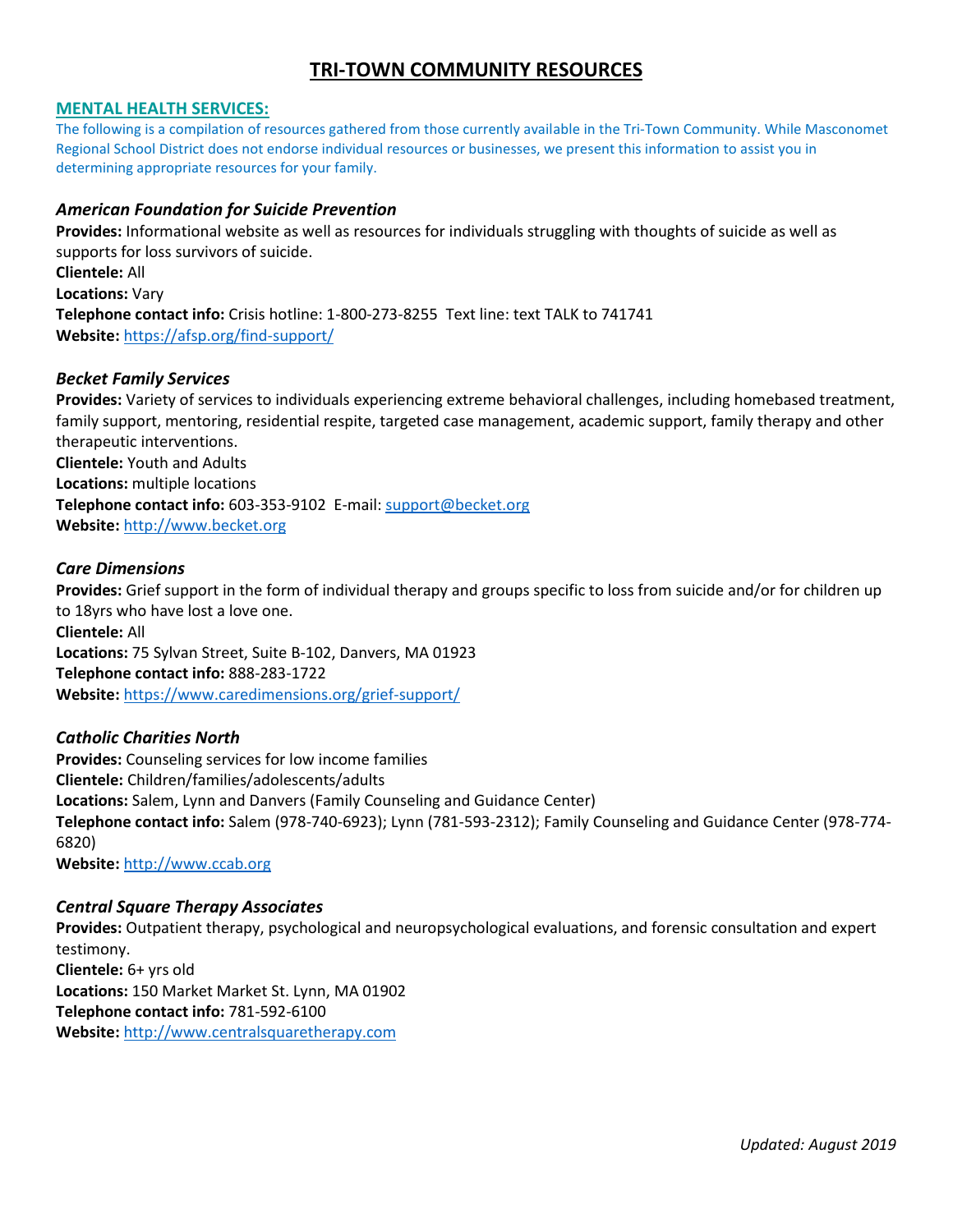## **MENTAL HEALTH SERVICES Continued:**

The following is a compilation of resources gathered from those currently available in the Tri-Town Community. While Masconomet Regional School District does not endorse individual resources or businesses, we present this information to assist you in determining appropriate resources for your family.

## *Children's Friend and Family Services*

**Provides:** Care planning for children and youth with serious emotional disturbance, in home family therapy, outpatient mental health services, a parenting support group, trauma focused CBT, education for parents of children with mental health needs or behavioral disorders, youth mentoring, and medication management. **Clientele:** 3-21 yrs and adults **Locations:** 112 Market Street, 2nd floor, Lynn MA 01901; 110 Boston Street Salem, MA 01970 **Telephone contact info:** Lynn (781-592-5691); Salem (978-744-7905) **Website:** [http://childrensfriend.net](http://childrensfriend.net/)

## *Eliot Community Human Services*

**Provides:** Wide array of mental health counseling and evaluation services for children, adolescents, adults, families and elders. Other services include substance abuse counseling, crisis stabilization services, community support services and adult day treatment programs. In addition, provides Mobile Crisis Intervention 24 hours a day for children, adults and elders in acute psychiatric distress.

**Clientele:** Children/families/adolescents/adults/seniors **Locations:** 125 Hartwell Avenue, Lexington, MA 02421 **Telephone contact info:** 781-861-0890; 24/7 Psychiatric Emergency Services: 800-988-1111 **E-mail:** [Contact@eliotchs.org](mailto:Contact@eliotchs.org) **Website:** [http://www.eliotchs.org](http://www.eliotchs.org/)

## *Family Continuity*

**Provides:** Outpatient mental health counseling available at Beverly, Peabody and Lawrence offices. Also provides inhome therapy, community support program, therapeutic mentoring and parenting classes. **Clientele:** 3+ yrs old **Locations:** 9 Centennial Drive, Ste. 202, Peabody, MA 01960 **Telephone contact info:** 978-927-9410 **Website:** [http://www.familycontinuity.org](http://www.familycontinuity.org/)

## *Lowell Treatment Center in Arbour Health System*

**Provides:** 41 bed hospital facility offering in-patient and partial hospitalization services, evaluations, in-home family stabilization and therapy and therapeutic mentoring. **Clientele:** Adolescents and adults **Locations:** 116 Summer Street Haverhill, MA 01830 **Telephone contact info:** 978-373-7010 **Website:** [http://www.arbourhealth.com](http://www.arbourhealth.com/)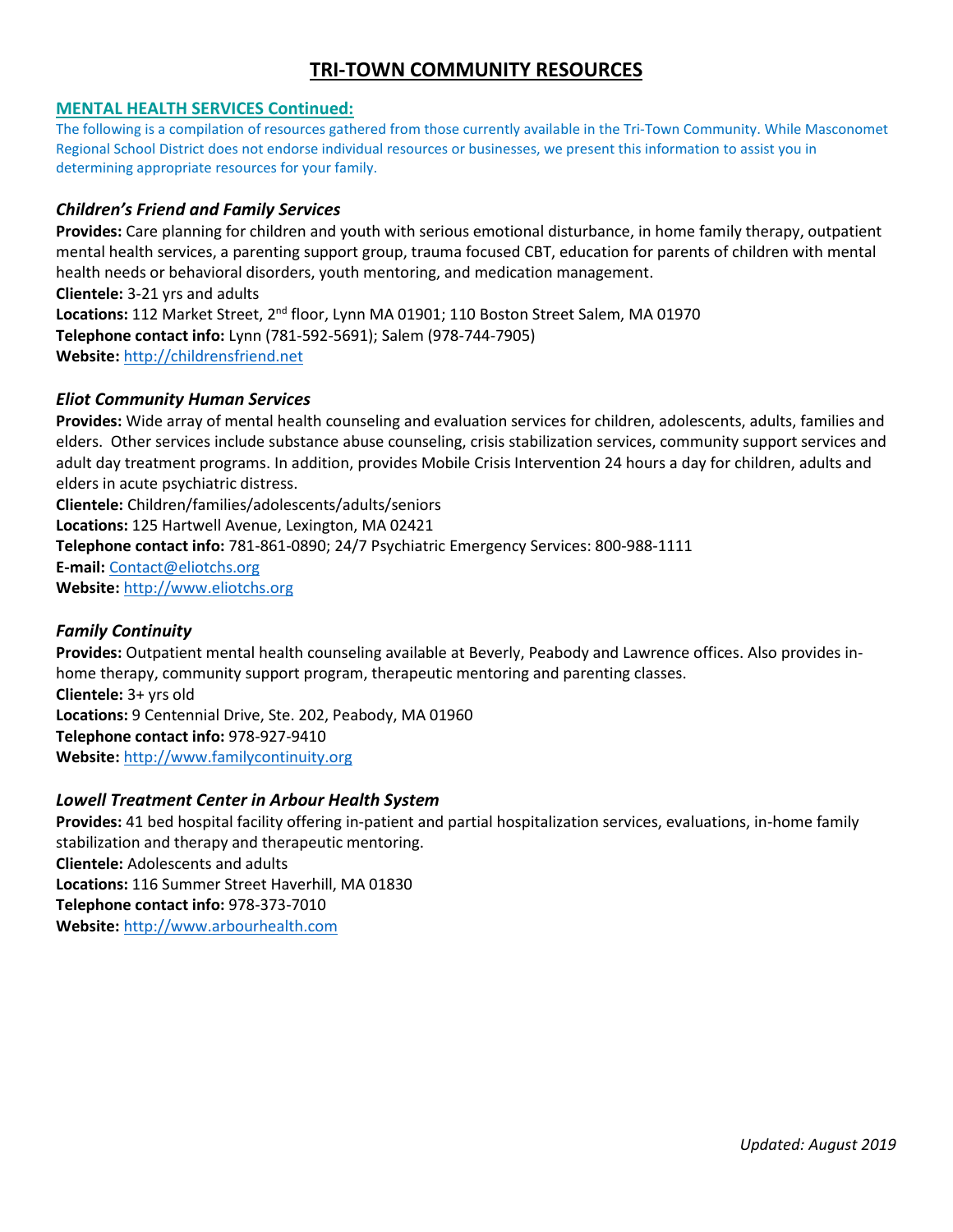## **MENTAL HEALTH SERVICES Continued:**

The following is a compilation of resources gathered from those currently available in the Tri-Town Community. While Masconomet Regional School District does not endorse individual resources or businesses, we present this information to assist you in determining appropriate resources for your family.

## *Mass General for Children at North Shore Medical Center*

**Provides:** Outpatient mental health services and neuropsychological evaluations **Clientele:** Under 18 yrs **Locations:** 57 Highland Ave Salem, MA 01970 **Telephone contact info:** 978-745-2100 Website: [http://nsmc.partners.org/locations/nsmc\\_north\\_shore\\_childrens](http://nsmc.partners.org/locations/nsmc_north_shore_childrens) **See website:** [http://nsmc.partners.org/departments\\_and\\_services](http://nsmc.partners.org/departments_and_services) for additional information and services

## *Massachusetts Department of Mental Health (DMH)*

**Provides:** Eligibility restrictions: individuals who suffer significant functional impairment as a result of mental illness/serious emotional disturbance. **Clientele:** All **Location:** 25 Staniford St., Boston, MA 02114 **Telephone contact info**: 617-626-8000 **Website:** [www.mass.gov/dmh](http://www.mass.gov/dmh)

## *North Shore Counseling Center*

**Provides:** Outpatient therapy to children, adolescents, adults and couples. Also offers a program for divorcing parents to manage conflicts that arise in co-parenting. **Clientele:** Children/families/adolescents/adults/seniors **Locations:** 900 Cummings Center, Suite 324-S Beverly, MA 01915 **Telephone contact info:** Beverly: 978-922-2280 **Website:** [http://www.nscc-inc.com](http://www.nscc-inc.com/) 

## *Riverside Community Care*

**Provides:** Abundance of services to children, adolescents, adults and families **Clientele:** All **Locations:** 6 Kimball Lane, Suite 310 Lynnfield, MA **Telephone contact info:** 781-246-2010 **Website:** [http://www.riversidecc.org](http://www.riversidecc.org/)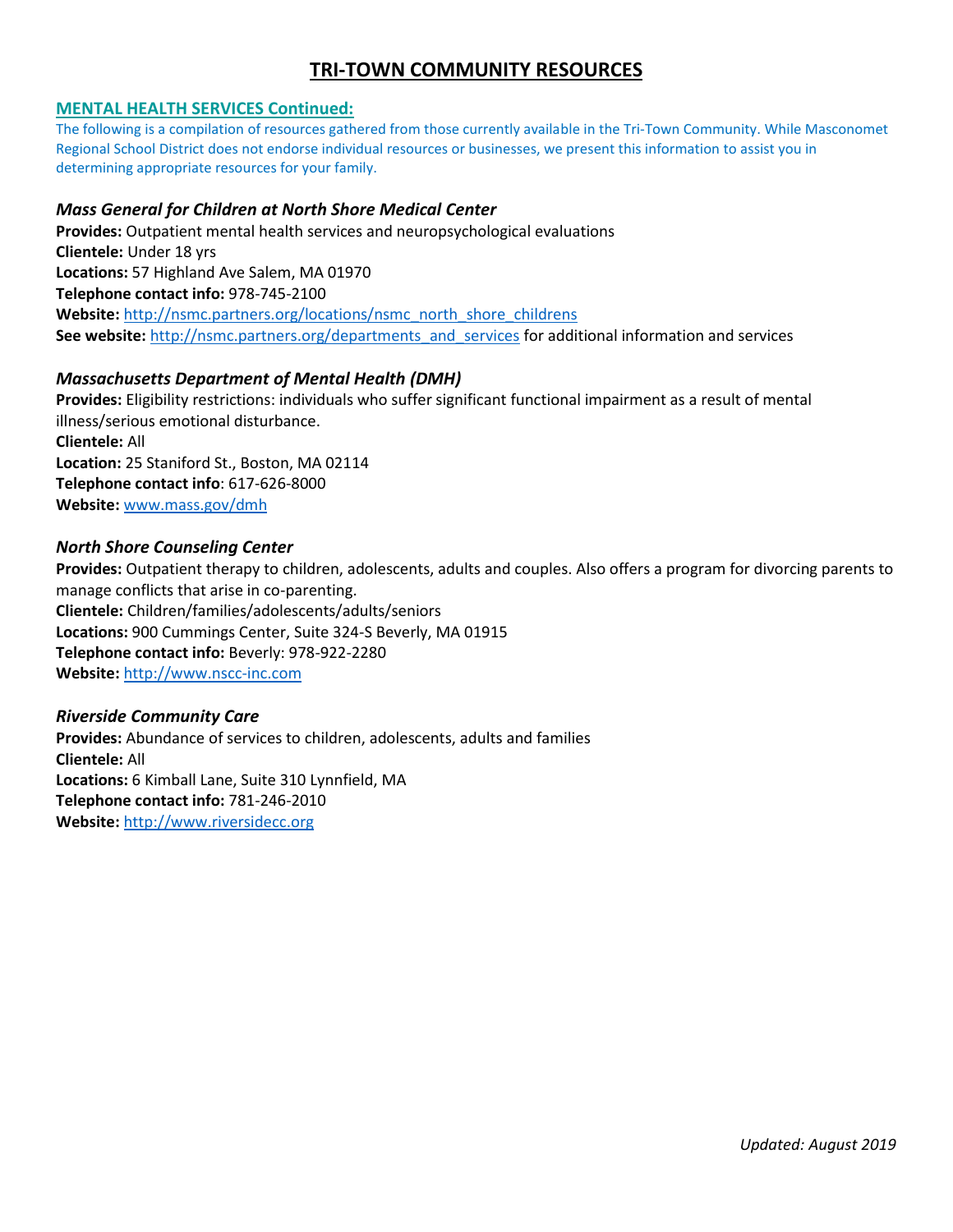## **MENTAL HEALTH SERVICES Continued:**

The following is a compilation of resources gathered from those currently available in the Tri-Town Community. While Masconomet Regional School District does not endorse individual resources or businesses, we present this information to assist you in determining appropriate resources for your family.

#### *Lahey Health Behavioral Services*

**Provides:** Mental health, substance abuse and community education and prevention services to residents in greater Boston, the North Shore and the Merrimack Valley, Massachusetts. Services included outpatient mental health clinics; inpatient and outpatient treatment and prevention for drug and alcohol problems; school-based programs; and community education and prevention initiatives.

**Clientele:** Adults, teens, families and children.

**Locations:** Beverly, Gloucester, Haverhill, Lawrence, Lowell, Salem

#### **Telephone contact info:**

Emergency Psychiatric Services: Haverhill: 800-281-3223 or 978-521-7777 Lawrence: 978-620-1250 or 877-255-1261 Lowell: 978-455-3397 or 800-830-5177 Salem: 866-523-1216 or 978-744-1585

Outpatient Clinics: Beverly: 978-921-1190 Gloucester: 978-283-0296 Lawrence: 978-683-3128 Salem: 978-745-2440

#### **Website:** [http://nebhealth.org](http://nebhealth.org/)

**Additional Info:** On Northeast Behavioral website there is a LARGE listing of Youth Services and programs as well as a significant amount of additional information.

## *South Bay Mental Health Center*

**Provides:** Continuum of community-based services to children, adults and families including individual therapy, family therapy, couples therapy and group therapy. Also provides intensive in-home family therapy under the Children's Behavioral Health Initiative.

**Clientele:** All **Locations:** Lynn and Salem (multiple other locations) **Telephone contact info:** Lynn: 781-244-1950, Salem: 978-542-1951 **Website:** [http://www.southbaycommunityservices.com](http://www.southbaycommunityservices.com/)

#### *Tri-Town Council*

**Provides:** Crisis counseling, helpline and list of mental health counselors in area **Clientele:** Children, Adolescents and caregivers **Locations:** 7 Grove Street, Unit 202 Topsfield, MA 01983 **Telephone contact info:** 978-887-6512 **OR 24-HOUR Helpline:** 978-771-4619 **Website:** [http://www.tritowncouncil.org](http://www.tritowncouncil.org/)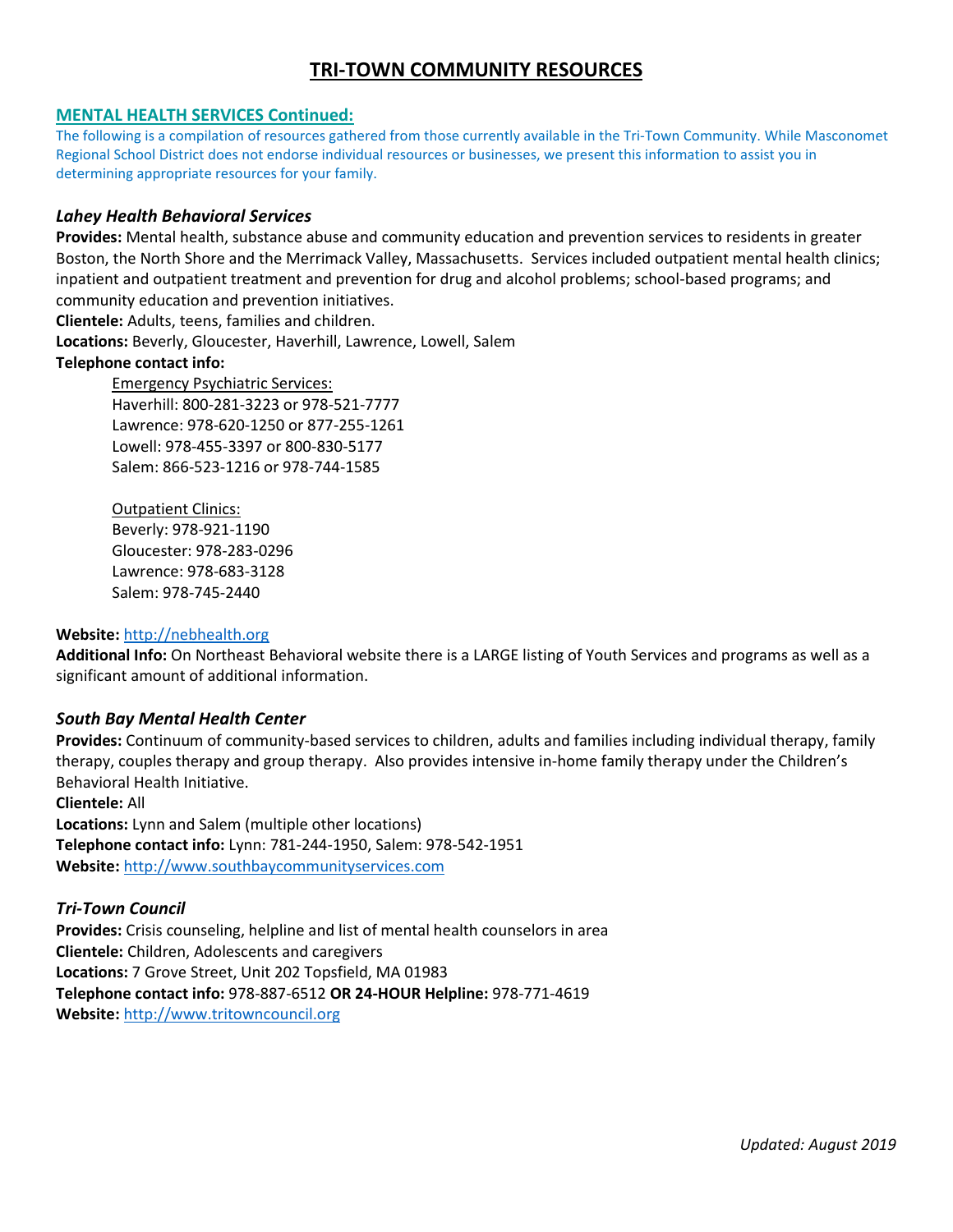## **MENTAL HEALTH SERVICES Continued:**

The following is a compilation of resources gathered from those currently available in the Tri-Town Community. While Masconomet Regional School District does not endorse individual resources or businesses, we present this information to assist you in determining appropriate resources for your family.

## *Therapy Matcher*

**Provides:** Referral Services for providers covered by your specific insurance company for Mental Health **Clientele:** Children, adolescents, families, adults **Telephone contact info:** 617-720-2828 **or** 1-800-242-9794 **E-mail:** [info@therapymatcher.org](mailto:info@therapymatcher.org) **Website:** <https://therapymatcher.wordpress.com/>

## *National Suicide/Self Injury Prevention Lifeline*

**Provides:** Confidential suicide prevention hotline available to anyone in suicidal crisis or emotional distress **Clientele:** Children/families/adolescents/adults **Telephone contact info:** 1-800-273-(talk) 8255 **Website:** [http://www.suicidepreventionlifeline.org](http://www.suicidepreventionlifeline.org/)

## *MEDA (Multi-Service Eating Disorders Association)*

**Provides:** Assessments, consultations, and support groups for individuals with eating disorders. Coaching sessions for family members and friends of individuals with eating disorders. Additional information and resources on eating disorders located on website. **Clientele:** Children/families/adolescents/adult **Locations:** 288 Walnut St, Suite 130 (Entrance: 449 Newtonville Ave) Newton, MA 02460 **Telephone contact info:** 617-558-1881 **Website:** <http://www.medainc.org/>

## *NEDA (National Eating Disorders Association)*

**Provides:** Referral Helpline for people with eating disorders. Resources/informational website including parent tool-kits **Clientele:** Children/families/adolescents/adults **Telephone contact info:** Helpline - 1-800-931-2237 **or** 24/7 crisis support text line: text NEDA to 741741

**E-mail:** [info@NationalEatingDisorders.org](mailto:info@NationalEatingDisorders.org) **Website:** <http://www.nationaleatingdisorders.org/>

## *Cambridge Eating Disorder Center*

**Provides:** Supports and treatment for Eating Disorders **Clientele:** Adolescents and adults **Location:** 3 Bow Street, Cambridge, MA 02138 **Telephone contact info:** 888-900-CEDC (2332) **Email:** [info@CEDCmail.com](mailto:info@CEDCmail.com) **Website:** <http://www.eatingdisordercenter.org/>

## **Walden Behavioral Center**

**Provides:** Inpatient and outpatient treatment for psychiatric and/or eating disorders. **Clientele:** Adolescent and adults **Location:** Peabody, Waltham, Braintree, Hyannis, Milford, Worcester, Amherst **Telephone contact info:** 781-647-6700 (Waltham – Main Campus) **Website:** [www.waldenbehavioralcare.com/](http://www.waldenbehavioralcare.com/)

## **Additional website for resources and information on Mental Health**

<http://samaritanshope.org/> <http://www.nami.org/> <http://familyaware.org/> <http://www.supportaftersuicide.org.au/what-to-do/information-for-friends-and-family>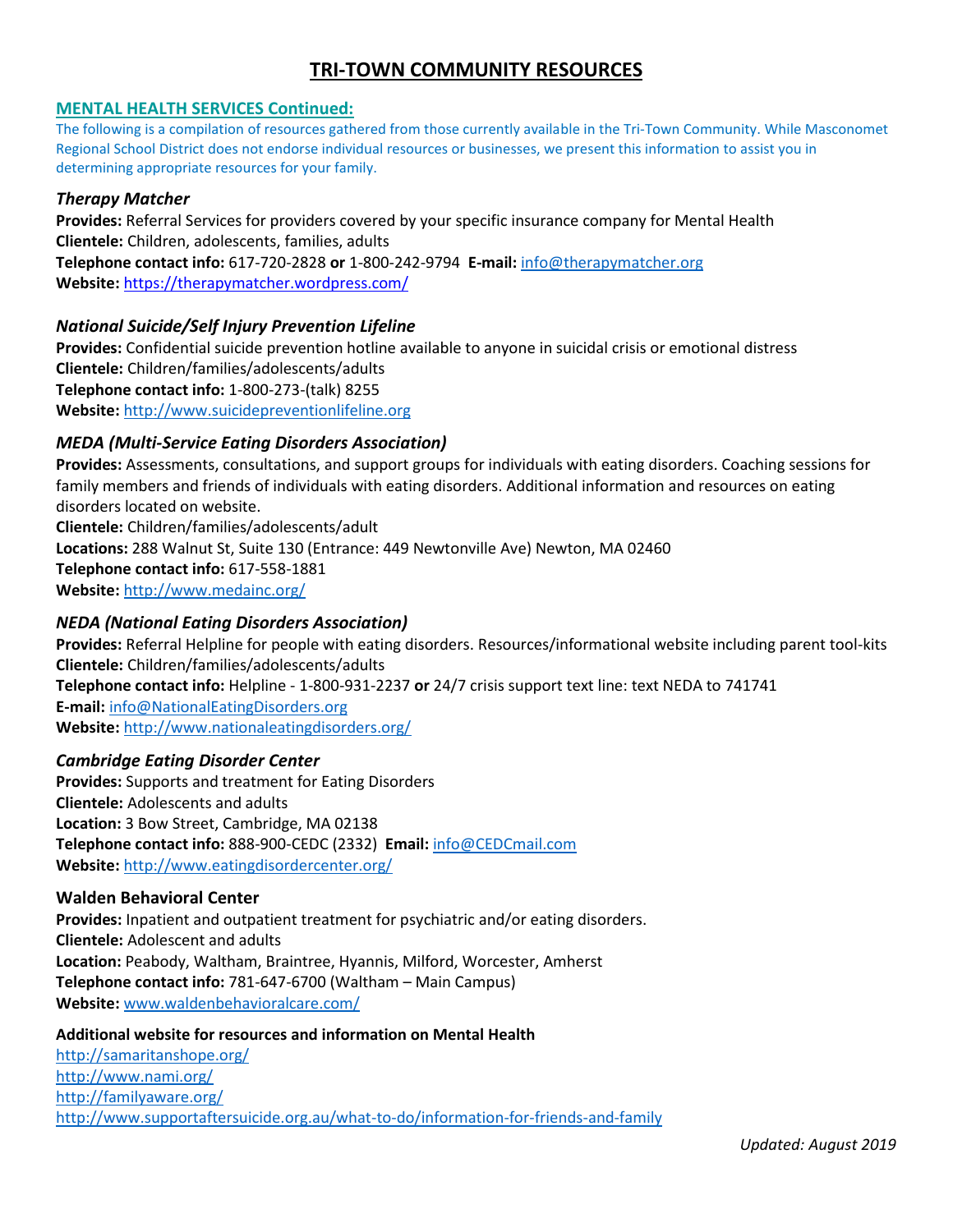## **SERVICES TO ASSIST WITH VIOLENCE:**

The following is a compilation of resources gathered from those currently available in the Tri-Town Community. While Masconomet Regional School District does not endorse individual resources or businesses, we present this information to assist you in determining appropriate resources for your family.

## *HAWC (Healing Abuse Working for Change)*

**Provides:** An array of services for those dealing with any type of domestic violence **Clientele:** Children, adolescents, adults and families **Locations:** 27 Congress Street Salem, MA 01970 **Telephone contact info:** 978-744-8552 **OR** 24-HOUR Hotline: 1-800-547-1649 **Website:** [http://hawcdv.org](http://hawcdv.org/)

#### *Jeanne Geiger Crisis Center Inc.*

**Provides:** An array of services for those dealing with any type of domestic violence **Clientele:** Children, adolescents, adults and families **Locations:** 2 Harris Street Newburyport, MA 01950 **and** 5 Market Square, Suite 109 Amesbury, MA 01913 **Telephone contact info:** Amesbury: 978-834-9710 Newburyport: 978-465-0999 24-HOUR Hotline: 978-388-1888 **Website:** [http://www.jeannegeigercrisiscenter.org](http://www.jeannegeigercrisiscenter.org/)

#### *YWCA Northeastern Massachusetts*

**Provides:** Individual and group counseling, medical and legal advocacy, educational outreach, and a 24-hour toll-free hotline. All services are confidential and free of charge. **Clientele:** Victims of domestic violence **Locations:** 20 Central Avenue, Suite 510 Lynn, MA 01901 **Telephone contact info:** 781-477-2313 **or** 24-Hour Hotline: 1-800-922-8772 (Spanish: 800.223.5001) **Website:** <http://ywcansrcc.org/>

## *Massachusetts Safe Link*

**Provides:** Domestic violence hotline and is answered by trained advocates **Clientele:** Victims of domestic violence **Telephone contact info:** 617-248-0922 **or** 24-Hour Hotline: 1-877-785-2020 **E-mail:** [info@janedoe.org](mailto:info@janedoe.org) **Website:** [http://www.janedoe.org](http://www.janedoe.org/)

#### *National Domestic Violence Hotline*

**Provides:** Hotline advocates providing crisis intervention, safety planning and referrals for domestic violence victims. **Clientele:** Victims of domestic violence **Telephone contact info:** 1-800-799-SAFE 7233 **Website:** <http://www.thehotline.org/>

#### *National Teen Dating Violence Hotline*

**Provides:** Website provides resources for teens, parents, friends and family, Peer Advocates, government officials, law enforcement officials and the general public. All communication is confidential and anonymous. Hotline offers 1:1 support from trained peer advocates. **Clientele:** Teens and young adults **Telephone contact info:** 1-866-331-9474 **Website:** [http://www.loveisrespect.org](http://www.loveisrespect.org/)

#### *Lawrence General Hospital ER*

**Provides:** 24 Hour service for rape victims **Telephone contact info:** (978) 683-4000 **Website:** <https://www.lawrencegeneral.org/services-and-centers/emergency-center/>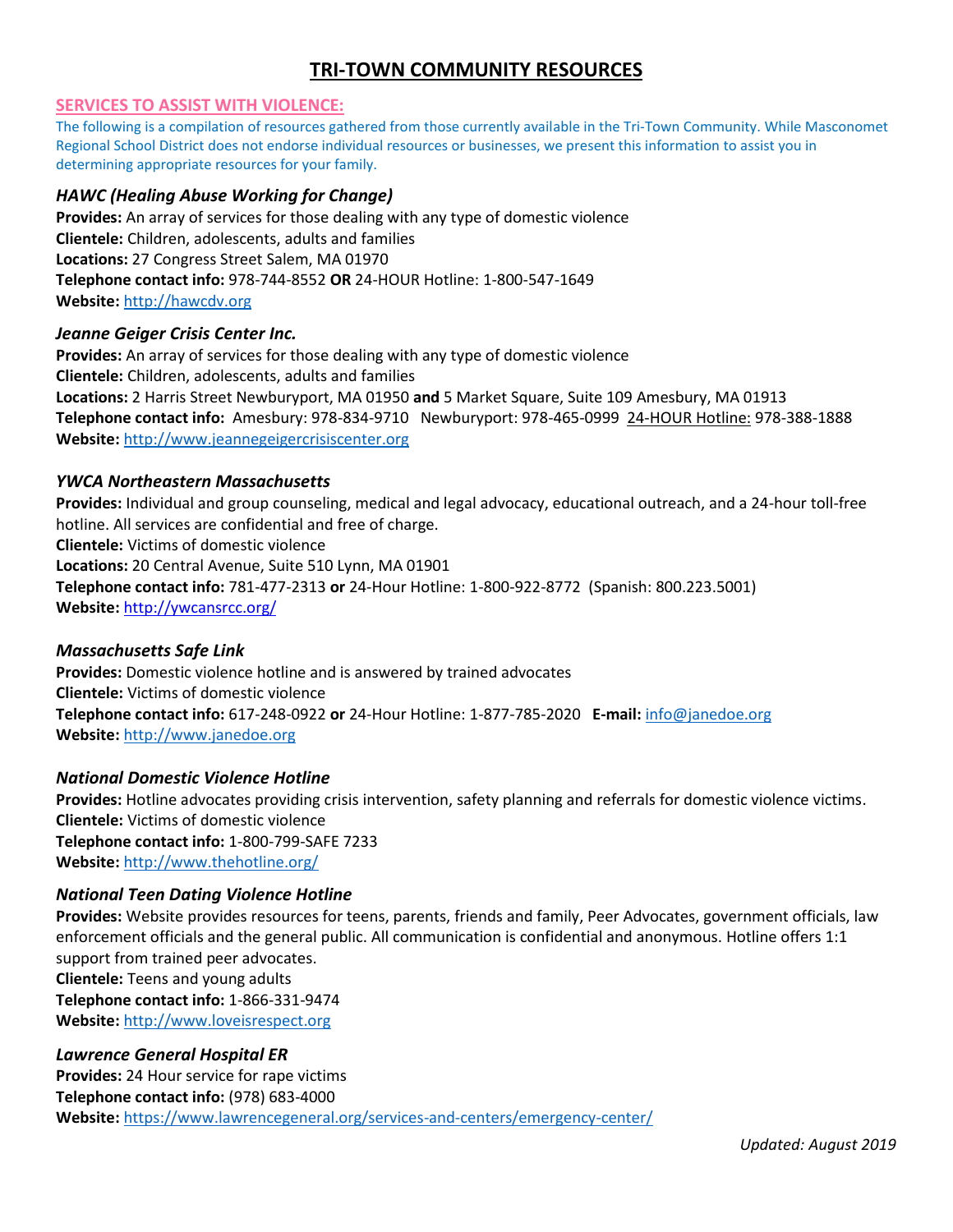## **SUBSTANCE ABUSE SERVICES:**

The following is a compilation of resources gathered from those currently available in the Tri-Town Community. While Masconomet Regional School District, the Tri-Town School Union and Tri-Town Council do not endorse individual resources or businesses, we present this information to assist you in determining appropriate resources for your family.

## *MA Substance Abuse Helpline*

**Provides:** Provides appropriate treatment recommendations to individuals at all stages of substance abuse/addiction. **Clientele:** Patients/families/Healthcare Providers **Telephone contact info:** 800-327-5050 **Website:** [helpline-online.com](http://www.helpline-online.com/)

## *North Shore Counseling Center Inc.*

**Provides:** Outpatient behavioral health services for child/adolescents, family, couples, and individuals, as well as, group counseling in mental health, alcohol/drug treatment and other programs such as psychological testing. **Clientele:** Children/families/adolescents/adults/seniors **Locations:** North Shore Counseling Center, Inc. 900 Cummings Center, Suite 324-S Beverly, MA, 01915 **Telephone contact info:** 978-922-2280 **Website:** [http://www.nscc-inc.com](http://www.nscc-inc.com/)

## *Adolescent Substance Abuse Program (ASAP) at Boston Children's Hospital*

**Provides:** Identification, diagnosis & treatment for substance-use problems and disorders children and adolescents. Specialized support and treatment such as; interventions, including abstinence challenges and toxicology screens, provides triage appointments during times of crisis, offers short term treatment planning, and arranges for a more comprehensive evaluation. For adolescents who require a more intensive assessment, we provide full diagnostic appointments.

**Clientele:** Children and adolescents

**Locations:** Boston Children's - Hospital Fegan Building, 10th Floor 300 Longwood Avenue Boston, MA 02115 **Telephone contact info:** 617-355-2727 **or E-mail:** [ASAP@childrens.harvard.edu](mailto:ASAP@childrens.harvard.edu) Website: [https://www.childrenshospital.org/centers-and-services/programs/a-\\_-e/adolescent-substance-abuse](https://www.childrenshospital.org/centers-and-services/programs/a-_-e/adolescent-substance-abuse-program)[program](https://www.childrenshospital.org/centers-and-services/programs/a-_-e/adolescent-substance-abuse-program)

## *Institute for Health and Recovery: Youth Services*

**Provides:** Screening assessments and referrals for adolescents with substance abuse issues, including residential & patient treatment.

**Clientele:** Adolescents and families **Locations:** 349 Broadway Cambridge, MA **Telephone contact info:** 617-661-3991 **Website:** <http://www.healthrecovery.org/our-work/youth/>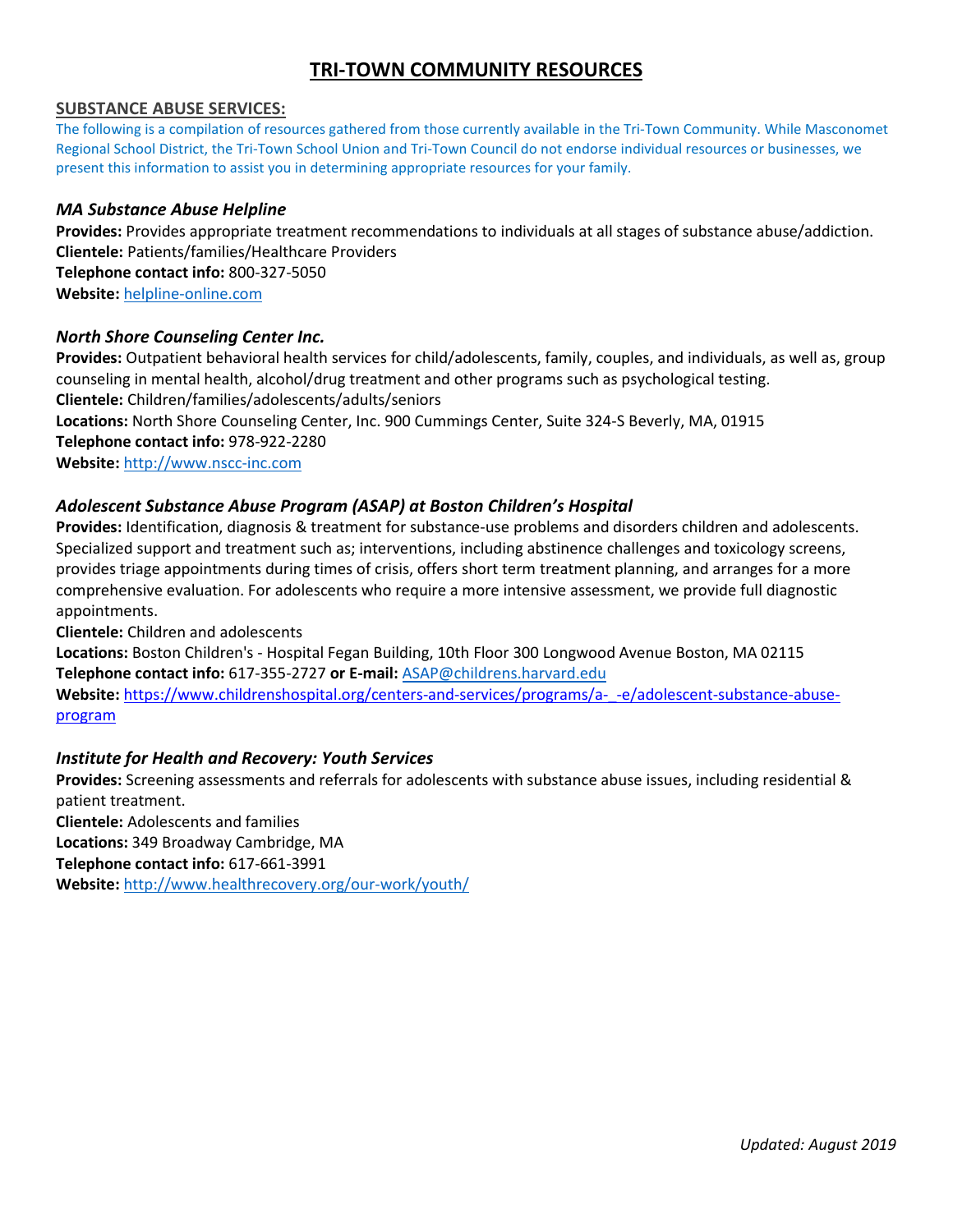## **SUBSTANCE ABUSE SERVICES Continued:**

The following is a compilation of resources gathered from those currently available in the Tri-Town Community. While Masconomet Regional School District, the Tri-Town School Union and Tri-Town Council do not endorse individual resources or businesses, we present this information to assist you in determining appropriate resources for your family.

## *Institute for Health and Recovery (IHR)*

**Provides:** Facilitates access to a range of services for Massachusetts youth with substance abuse issues, including residential and outpatient treatment. **Clientele:** Adolescents **Locations:** Greater Boston, Lynn Area and Lawrence **Telephone contact info:** 617-661-3991 **or** toll free: 866-705-2807 **Website:** [http://www.healthrecovery.org](http://www.healthrecovery.org/) 

## *Informational numbers and websites for substance abuse and addiction support:*

## **Alcoholics Anonymous (AA) Central Service Committee of Eastern Mass:**  1-617-426-9444

[http://www.aabosmeetings.org](http://www.aabosmeetings.org/)

## **Al-Anon/Alateen Family Group Meetings in Massachusetts:**

[http://www.ma-al-anon-alateen.org](http://www.ma-al-anon-alateen.org/)

## **New England Region of Narcotics Anonymous (N.E.R.N.A)**

**Helpline:** 1-866-624-3578 (call and leave a message) [http://www.nerna.org](http://www.nerna.org/)

## **Massachusetts Organization for Addiction Recovery (MOAR)**  617-423-6627 [http://www.moar-recovery.org](http://www.moar-recovery.org/)

## **Partnership for a Drug Free America:**

Parent Toll Free Helpline: 1-855-378-4373 [http://www.drugfree.org](http://www.drugfree.org/)

**National Institute on Drug Abuse**  301-443-1124 [http://www.nida.nih.gov](http://www.nida.nih.gov/)

## **Massachusetts Health Promotion Clearing House: The Medical Foundation** 617-830-5590 [http://www.maclearinghouse.com](http://www.maclearinghouse.com/)

## **Massachusetts Substance Abuse Information and Education Helpline**  1-800-327-5050 [http://www.helpline-online.com](http://www.helpline-online.com/)

## **Mass Dept. of Public Health-Tabacco Control Program**  1-800-QUIT-NOW [www.makesmokinghistory.org](http://www.makesmokinghistory.org/)